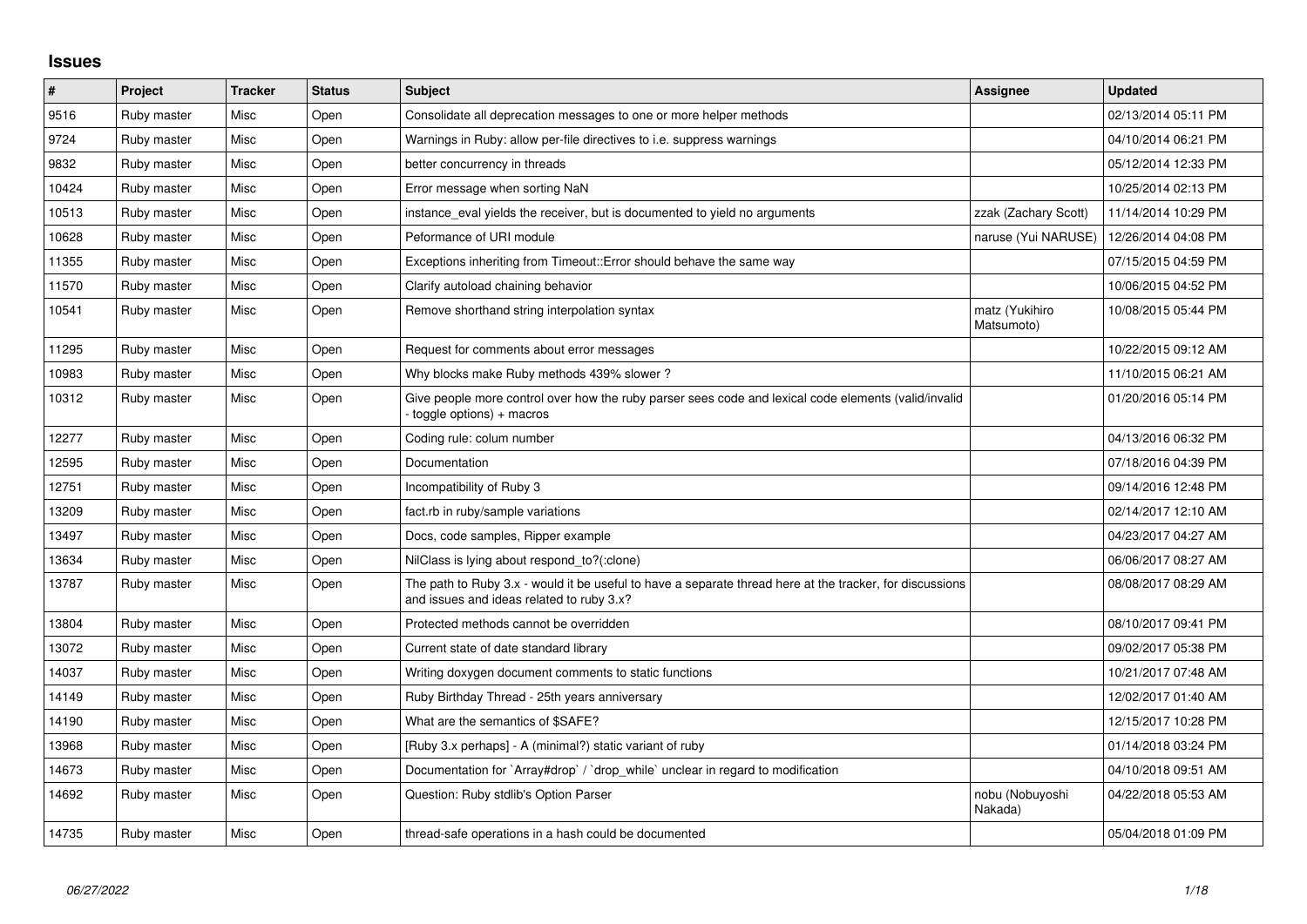| $\sharp$ | Project     | Tracker | <b>Status</b> | <b>Subject</b>                                                                                                                      | <b>Assignee</b>                           | <b>Updated</b>      |
|----------|-------------|---------|---------------|-------------------------------------------------------------------------------------------------------------------------------------|-------------------------------------------|---------------------|
| 14760    | Ruby master | Misc    | Open          | cross-thread IO#close semantics                                                                                                     | matz (Yukihiro<br>Matsumoto)              | 05/17/2018 08:21 AM |
| 14768    | Ruby master | Misc    | Open          | Add documentation for    and &&                                                                                                     |                                           | 05/17/2018 09:45 AM |
| 14770    | Ruby master | Misc    | Open          | [META] DevelopersMeeting                                                                                                            |                                           | 05/17/2018 12:28 PM |
| 14825    | Ruby master | Misc    | Open          | When redefining 'attr_xx' methods the visibility becomes 'public'                                                                   |                                           | 06/05/2018 05:57 AM |
| 10783    | Ruby master | Misc    | Open          | String#concat has an "appending" behavior                                                                                           |                                           | 08/08/2018 03:08 AM |
| 15136    | Ruby master | Misc    | Open          | Fix - Wparentheses warnings                                                                                                         |                                           | 09/20/2018 09:41 AM |
| 15224    | Ruby master | Misc    | Open          | [DOCs] Minor inconsistency in class Array #initialize_copy -<br>https://ruby-doc.org/core-2.5.1/Array.html#method-i-initialize_copy |                                           | 10/13/2018 02:26 PM |
| 15249    | Ruby master | Misc    | Open          | Documentation for attr_accessor and attr_reader should be corrected                                                                 |                                           | 10/23/2018 08:09 PM |
| 15202    | Ruby master | Misc    | Open          | Adding Coverity Scan to CI to see the result casually                                                                               |                                           | 10/25/2018 10:50 AM |
| 15007    | Ruby master | Misc    | Open          | Let all Init_xxx and extension APIs frequently called from init code paths be considered cold                                       | naruse (Yui NARUSE)   12/06/2018 11:05 AM |                     |
| 15402    | Ruby master | Misc    | Open          | Shrinking excess retained memory of container types on promotion to uncollectible                                                   |                                           | 12/11/2018 08:43 PM |
| 15418    | Ruby master | Misc    | Open          | Date.parse('2018')                                                                                                                  |                                           | 12/15/2018 09:17 PM |
| 15431    | Ruby master | Misc    | Open          | Hashes and arrays should not require commas to seperate values when using new lines                                                 |                                           | 12/18/2018 11:05 AM |
| 15510    | Ruby master | Misc    | Open          | Easter egg in Thread.handle interrupt                                                                                               |                                           | 01/05/2019 11:53 PM |
| 15514    | Ruby master | Misc    | Open          | Add documentation for implicit array decomposition                                                                                  |                                           | 01/10/2019 04:43 PM |
| 15568    | Ruby master | Misc    | Open          | TracePoint(:raise)#parameters raises RuntimeError                                                                                   |                                           | 01/27/2019 12:02 AM |
| 15654    | Ruby master | Misc    | Open          | Documentation for Complex is wrong or misleading                                                                                    |                                           | 03/11/2019 11:55 AM |
| 11783    | Ruby master | Misc    | Open          | Do you have any idea if you have a budgets?                                                                                         |                                           | 05/16/2019 09:06 PM |
| 15744    | Ruby master | Misc    | Open          | Improvement needed to documentation of 'Literals'                                                                                   |                                           | 06/24/2019 02:27 AM |
| 15802    | Ruby master | Misc    | Open          | Reduce the minimum string buffer size from 127 to 63 bytes                                                                          | ko1 (Koichi Sasada)                       | 07/30/2019 04:04 AM |
| 16130    | Ruby master | Misc    | Open          | [Discussion / Ideas] Finding a good name for the concept of/behind guilds - primarily the NAME                                      |                                           | 08/27/2019 04:00 PM |
| 16160    | Ruby master | Misc    | Open          | Lazy init thread local storage                                                                                                      |                                           | 09/22/2019 01:55 AM |
| 16235    | Ruby master | Misc    | Open          | ENV.assoc spec test does not test invalid name                                                                                      |                                           | 10/05/2019 10:53 PM |
| 16114    | Ruby master | Misc    | Open          | Naming of "beginless range"                                                                                                         |                                           | 10/08/2019 03:06 PM |
| 16157    | Ruby master | Misc    | Open          | What is the correct and *portable* way to do generic delegation?                                                                    |                                           | 10/15/2019 04:28 PM |
| 16267    | Ruby master | Misc    | Open          | MinGW CI - add to Actions ?                                                                                                         |                                           | 10/21/2019 01:10 AM |
| 16346    | Ruby master | Misc    | Open          | Confusing macro name: RUBY_MARK_NO_PIN_UNLESS_NULL                                                                                  |                                           | 11/13/2019 07:39 AM |
| 16188    | Ruby master | Misc    | Open          | What are the performance implications of the new keyword arguments in 2.7 and 3.0?                                                  | jeremyevans0<br>(Jeremy Evans)            | 11/27/2019 04:45 PM |
| 16396    | Ruby master | Misc    | Open          | What is the reason for this behaviour of Find.find?                                                                                 |                                           | 12/09/2019 02:51 PM |
| 16408    | Ruby master | Misc    | Open          | Ruby docs list incorrect method signatures for PTY::getpty/PTY::spawn                                                               |                                           | 12/12/2019 05:12 PM |
| 16464    | Ruby master | Misc    | Open          | Which core objects should support deconstruct/deconstruct_keys?                                                                     |                                           | 12/30/2019 07:54 AM |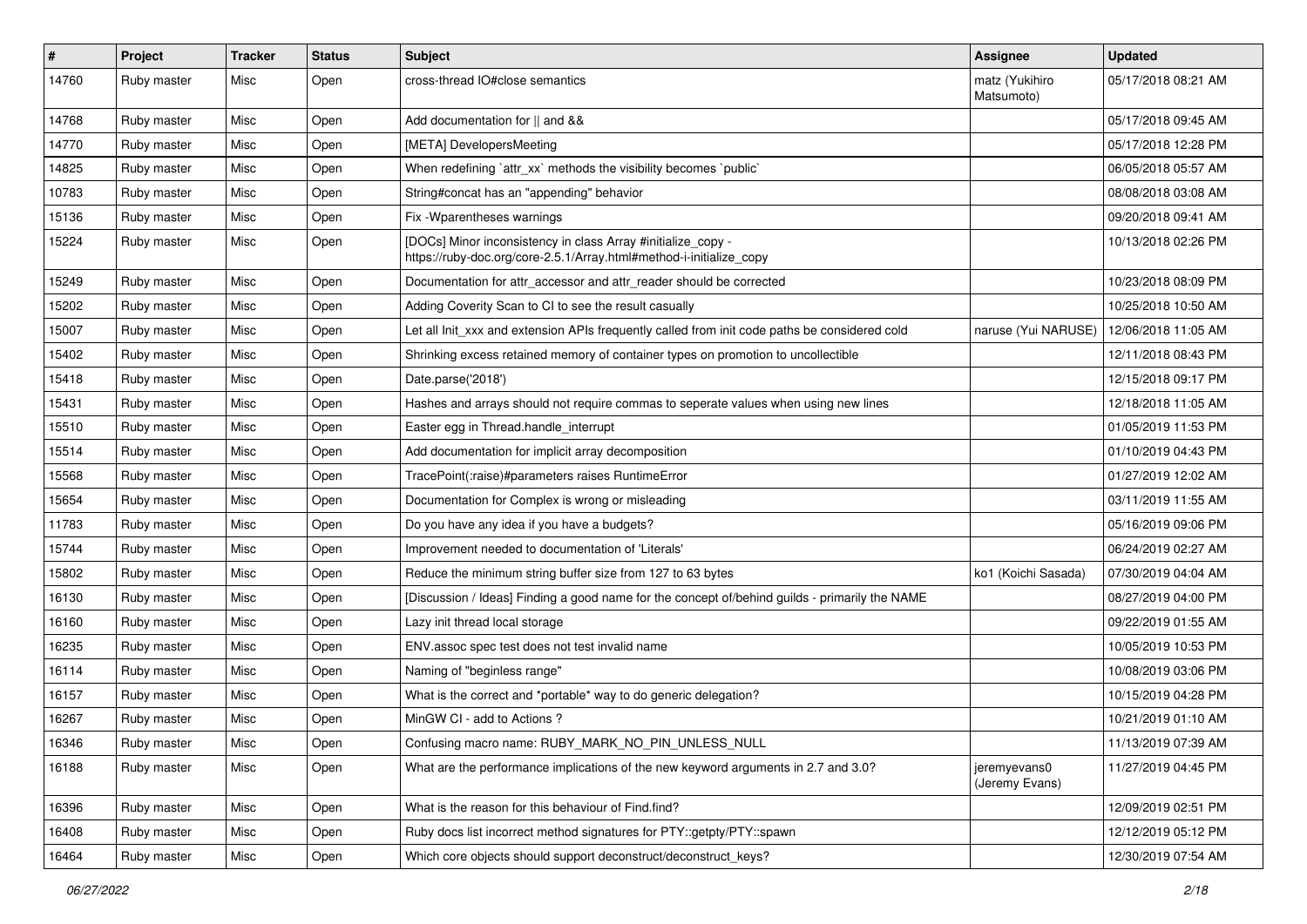| $\vert$ # | Project     | <b>Tracker</b> | <b>Status</b> | <b>Subject</b>                                                                                                             | Assignee                  | <b>Updated</b>      |
|-----------|-------------|----------------|---------------|----------------------------------------------------------------------------------------------------------------------------|---------------------------|---------------------|
| 16507     | Ruby master | Misc           | Open          | $=$ vs include? or match?                                                                                                  |                           | 01/12/2020 11:27 PM |
| 16487     | Ruby master | Misc           | Open          | Potential for SIMD usage in ruby-core                                                                                      |                           | 01/16/2020 05:25 AM |
| 16629     | Ruby master | Misc           | Open          | ruby-loco now built & saved on GitHub, both mingw & mswin builds                                                           |                           | 02/12/2020 01:53 PM |
| 16659     | Ruby master | Misc           | Open          | Documentation on Regexp missing for absence pattern (?~pat)                                                                |                           | 02/27/2020 04:16 PM |
| 16671     | Ruby master | Misc           | Open          | <b>BASERUBY</b> version policy                                                                                             |                           | 03/05/2020 01:11 AM |
| 16678     | Ruby master | Misc           | Open          | Array#values_at has unintuitive behavior when supplied a range starting with negative index                                |                           | 03/09/2020 02:06 PM |
| 16750     | Ruby master | Misc           | Open          | Change typedef of VALUE for better type checking                                                                           |                           | 04/03/2020 02:34 AM |
| 16803     | Ruby master | Misc           | Open          | Discussion: those internal macros reside in public API headers                                                             |                           | 05/14/2020 12:27 PM |
| 16895     | Ruby master | Misc           | Open          | Request for cooperation: Try your applications/libraries with master branch and debug options                              |                           | 05/15/2020 11:51 PM |
| 17053     | Ruby master | Misc           | Open          | RDoc for Hash Keys                                                                                                         |                           | 07/28/2020 01:21 AM |
| 17137     | Ruby master | Misc           | Open          | Cooperation on maintaining official docker ruby images                                                                     |                           | 09/02/2020 05:03 PM |
| 17154     | Ruby master | Misc           | Open          | Update Pathname Documentation to Clarify Expected Behavior                                                                 | akr (Akira Tanaka)        | 09/05/2020 01:18 PM |
| 17174     | Ruby master | Misc           | Open          | "Error relocating, symbol not found" error when compiling a native extension on Alpine with Ruby<br>$>=2.4$                |                           | 10/06/2020 11:19 AM |
| 17199     | Ruby master | Misc           | Open          | id outputed by inspect and to_s output does not allow to find actual object_id and vice-versa                              |                           | 10/20/2020 09:35 PM |
| 17309     | Ruby master | Misc           | Open          | URI.escape being deprecated, yet there is no replacement                                                                   |                           | 11/11/2020 12:52 AM |
| 17390     | Ruby master | Misc           | Open          | Class and method-level docs for Ractor                                                                                     |                           | 12/13/2020 06:33 PM |
| 17399     | Ruby master | Misc           | Open          | Are endless methods experimental?                                                                                          |                           | 12/22/2020 07:05 PM |
| 17422     | Ruby master | Misc           | Open          | 3.0 documentation problems tracking ticket                                                                                 |                           | 12/24/2020 12:51 PM |
| 16436     | Ruby master | Misc           | Open          | hash missing #last method, make it not so consistent (it has #first)                                                       |                           | 01/06/2021 09:47 AM |
| 17565     | Ruby master | Misc           | Open          | Prefer use of access(2) in rb_file_load_ok() to check for existence of require'd files                                     |                           | 01/21/2021 08:52 PM |
| 17569     | Ruby master | Misc           | Open          | uri lib maintainership                                                                                                     | akr (Akira Tanaka)        | 01/23/2021 10:42 AM |
| 17586     | Ruby master | Misc           | Open          | Please run Windows CI in all std-lib repos                                                                                 |                           | 01/28/2021 02:34 PM |
| 17591     | Ruby master | Misc           | Open          | Test frameworks and REPLs do not show deprecation warnings by default                                                      |                           | 02/17/2021 09:06 AM |
| 17637     | Ruby master | Misc           | Open          | Endless ranges with 'nil' boundary weird behavior                                                                          |                           | 02/19/2021 07:57 AM |
| 17815     | Ruby master | Misc           | Open          | Snapcraft Ruby plugin                                                                                                      |                           | 04/20/2021 07:59 PM |
| 17829     | Ruby master | Misc           | Open          | Clang/LLVM correctness of x64-mingw32 build (`shorten-64-to-32` warnings)                                                  |                           | 04/26/2021 04:23 PM |
| 17683     | Ruby master | Misc           | Open          | Current status of beginless range (experimental or not)                                                                    |                           | 06/05/2021 07:22 AM |
| 18068     | Ruby master | Misc           | Open          | Silence LoadError only if it is for rubygems itself                                                                        | hsbt (Hiroshi<br>SHIBATA) | 08/08/2021 02:21 PM |
| 18082     | Ruby master | Misc           | Open          | FileUtils.remove_entry_secure has inconsistent document                                                                    |                           | 08/17/2021 04:26 PM |
| 18150     | Ruby master | Misc           | Open          | Proposal: Deprecate leading zero syntax to declare octals, since it's extremely confusing (and Python<br>3 removed it too) |                           | 09/04/2021 03:21 AM |
| 18248     | Ruby master | Misc           | Open          | Add Feature Triaging Guide                                                                                                 |                           | 10/12/2021 03:21 PM |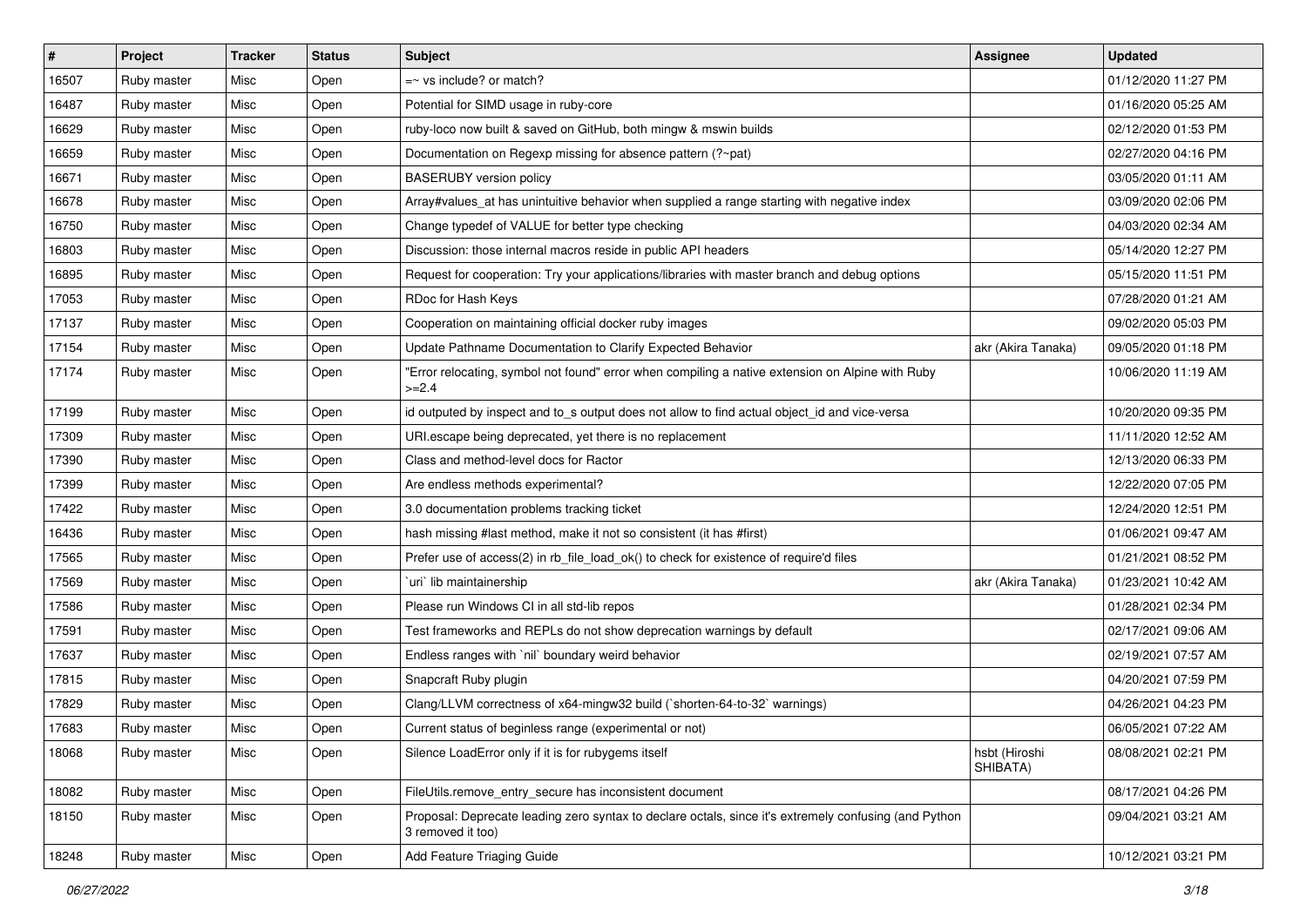| $\vert$ # | Project     | <b>Tracker</b> | <b>Status</b> | <b>Subject</b>                                                                                                                          | Assignee                        | <b>Updated</b>      |
|-----------|-------------|----------------|---------------|-----------------------------------------------------------------------------------------------------------------------------------------|---------------------------------|---------------------|
| 18352     | Ruby master | Misc           | Open          | What is the Hash#grep expected?                                                                                                         |                                 | 11/28/2021 10:39 PM |
| 17502     | Ruby master | Misc           | Open          | C vs Ruby                                                                                                                               | ko1 (Koichi Sasada)             | 12/02/2021 07:53 PM |
| 18420     | Ruby master | Misc           | Open          | Question about how to handle IO.pipe reader and writer when forking                                                                     |                                 | 12/22/2021 12:04 AM |
| 18404     | Ruby master | Misc           | Open          | 3.1 documentation problems tracking ticket                                                                                              |                                 | 12/24/2021 03:59 PM |
| 18587     | Ruby master | Misc           | Open          | What was the reason behind Ruby choosing SipHash for Hash?                                                                              |                                 | 02/17/2022 12:02 AM |
| 18725     | Ruby master | Misc           | Open          | IO#write and IO#wait writable block for write pipe if read pipe is closed in other thread on OpenBSD                                    |                                 | 04/13/2022 11:20 PM |
| 18726     | Ruby master | Misc           | Open          | CI Error on c99 and c2x                                                                                                                 | shyouhei (Shyouhei<br>Urabe)    | 04/19/2022 09:05 AM |
| 18761     | Ruby master | Misc           | Open          | provide an example wasm project                                                                                                         | katei (Yuta Saito)              | 05/23/2022 11:01 AM |
| 18840     | Ruby master | Misc           | Open          | Top-level #using and other methods docs                                                                                                 |                                 | 06/18/2022 07:12 PM |
| 18836     | Ruby master | Misc           | Open          | DevMeeting-2022-07-21                                                                                                                   |                                 | 06/21/2022 10:09 PM |
| 9136      | Ruby master | Misc           | Assigned      | Deprecated Enumerator.new(object, method) bad for BasicObject                                                                           | zzak (Zachary Scott)            | 11/23/2013 03:58 AM |
| 13622     | Ruby master | Misc           | Assigned      | Documentation missing                                                                                                                   | stomar (Marcus<br>Stollsteimer) | 06/03/2017 07:27 AM |
| 10560     | Ruby master | Misc           | Assigned      | confusion between x=x+y, x+=y, x.concat(y) and y.each{ z  x< <z}< td=""><td>zzak (Zachary Scott)</td><td>01/05/2018 09:02 PM</td></z}<> | zzak (Zachary Scott)            | 01/05/2018 09:02 PM |
| 14917     | Ruby master | Misc           | Assigned      | Add RDoc documents to tar ball                                                                                                          | aycabta (aycabta.)              | 07/21/2018 09:29 AM |
| 10791     | Ruby master | Misc           | Assigned      | [PATCH 1/1] Remove unnecessary passing value from doc for Observable                                                                    |                                 | 08/10/2018 10:51 AM |
| 15487     | Ruby master | Misc           | Assigned      | Clarify default gems maintanance policy                                                                                                 | hsbt (Hiroshi<br>SHIBATA)       | 12/30/2018 08:42 PM |
| 16025     | Ruby master | Misc           | Assigned      | 'st_check_for_sizeof_st_index_t' declared as array with a negative size (emscripten)                                                    | nobu (Nobuyoshi<br>Nakada)      | 07/30/2019 11:20 AM |
| 15806     | Ruby master | Misc           | Assigned      | Explicitly initialise encodings on init to remove branches on encoding lookup                                                           | nobu (Nobuyoshi<br>Nakada)      | 08/29/2019 04:29 AM |
| 16124     | Ruby master | Misc           | Assigned      | Let the transient heap belong to objspace                                                                                               | ko1 (Koichi Sasada)             | 11/18/2019 08:48 AM |
| 16630     | Ruby master | Misc           | Assigned      | Deprecate pub/ruby/*snapshot* and use pub/ruby/snapshot/* instead                                                                       | matz (Yukihiro<br>Matsumoto)    | 02/27/2020 09:52 AM |
| 16747     | Ruby master | Misc           | Assigned      | Repository reorganization request                                                                                                       | nobu (Nobuyoshi<br>Nakada)      | 05/22/2020 01:30 PM |
| 17376     | Ruby master | Misc           | Assigned      | Reduce number of GitHub Actions                                                                                                         | shyouhei (Shyouhei<br>Urabe)    | 12/10/2020 11:50 AM |
| 17662     | Ruby master | Misc           | Assigned      | The heredoc pattern used in tests does not syntax highlight correctly in many editors                                                   | nobu (Nobuyoshi<br>Nakada)      | 06/30/2021 12:54 PM |
| 16805     | Ruby master | Misc           | Assigned      | Coroutine's license is unclear                                                                                                          | ReiOdaira (Rei<br>Odaira)       | 07/01/2021 10:09 PM |
| 17720     | Ruby master | Misc           | Assigned      | Cirrus CI to check non-x86 64 architecture cases by own machines                                                                        | jaruga (Jun Aruga)              | 09/26/2021 10:24 AM |
| 12911     | Ruby master | Misc           | Assigned      | Translate docs                                                                                                                          |                                 | 11/24/2021 04:52 AM |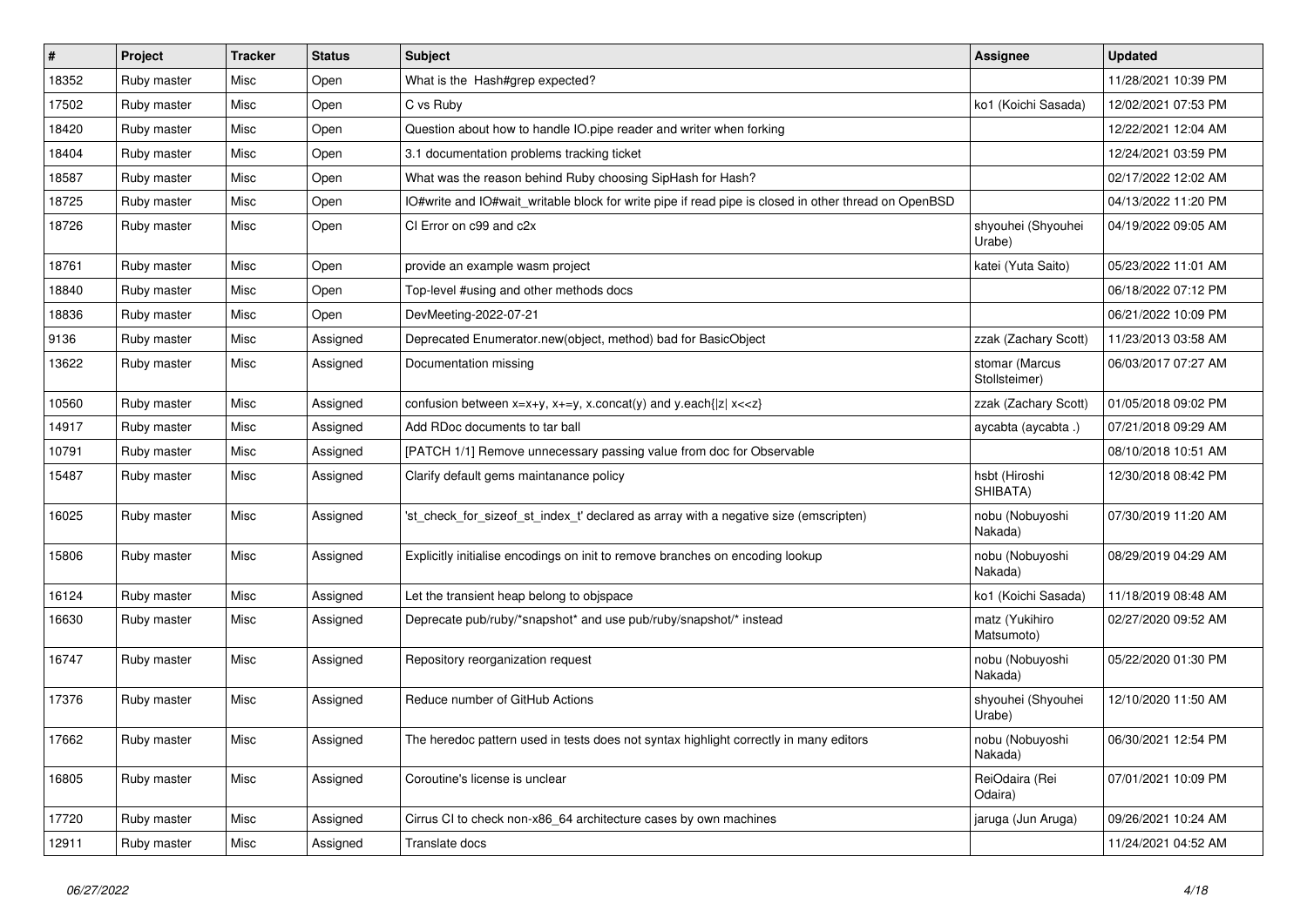| #     | Project     | <b>Tracker</b> | <b>Status</b> | Subject                                                                                                                                                                  | <b>Assignee</b>                        | <b>Updated</b>      |
|-------|-------------|----------------|---------------|--------------------------------------------------------------------------------------------------------------------------------------------------------------------------|----------------------------------------|---------------------|
| 16512 | Ruby master | Misc           | Assigned      | Improving `www.ruby-lang.org` reference by merging with `rubyreferences.github.io`                                                                                       | zverok (Victor<br>Shepelev)            | 02/01/2022 12:28 PM |
| 18371 | Ruby master | Misc           | Assigned      | Release branches (release information in general)                                                                                                                        | naruse (Yui NARUSE)                    | 03/23/2022 10:32 PM |
| 10766 | Ruby master | Misc           | Feedback      | Build failed generating RDoc documentation                                                                                                                               |                                        | 05/17/2016 06:37 AM |
| 13057 | Ruby master | Misc           | Feedback      | BasicObject#_send_ documentation contains references to #send                                                                                                            |                                        | 12/26/2016 09:49 PM |
| 15486 | Ruby master | Misc           | Feedback      | Default gems README.md                                                                                                                                                   | hsbt (Hiroshi<br>SHIBATA)              | 03/11/2019 12:19 PM |
| 15905 | Ruby master | Misc           | Feedback      | [Documentation] [Request for the wiki at https://bugs.ruby-lang.org/projects/ruby-trunk/wiki] - Consider<br>adding more information to statically compiled ruby variants |                                        | 06/06/2019 03:07 PM |
| 15723 | Ruby master | Misc           | Feedback      | Reconsider numbered parameters                                                                                                                                           | matz (Yukihiro<br>Matsumoto)           | 10/03/2019 07:16 PM |
| 16013 | Ruby master | Misc           | Feedback      | Bundler                                                                                                                                                                  | hsbt (Hiroshi<br>SHIBATA)              | 10/17/2019 05:20 PM |
| 18691 | Ruby master | Misc           | Feedback      | An option to run `make rbconfig.rb` in a different directory                                                                                                             |                                        | 06/16/2022 04:59 PM |
| 18834 | Ruby master | Misc           | Feedback      | Significant change in loop speeds (regressing using while loop on ARM chips)                                                                                             |                                        | 06/23/2022 03:30 PM |
| 7981  | Ruby master | Feature        | Open          | ruby does not respect --                                                                                                                                                 |                                        | 02/28/2013 02:49 PM |
| 8184  | Ruby master | Feature        | Open          | Avoid the creation of meaningless ranges (nil, false, true)                                                                                                              |                                        | 03/29/2013 11:16 PM |
| 8232  | Ruby master | Feature        | Open          | Rudiments of abstract algebra in Ruby                                                                                                                                    | matz (Yukihiro<br>Matsumoto)           | 04/09/2013 01:47 AM |
| 8223  | Ruby master | Feature        | Open          | Make Matrix more omnivorous.                                                                                                                                             | marcandre<br>(Marc-Andre<br>Lafortune) | 04/09/2013 03:42 AM |
| 8321  | Ruby master | Feature        | Open          | Ripper: I would like coordinates for keywords                                                                                                                            |                                        | 05/10/2013 07:01 PM |
| 8404  | Ruby master | Feature        | Open          | virtual, hooked or read only global variabels for ruby only code too                                                                                                     |                                        | 05/14/2013 09:19 PM |
| 8452  | Ruby master | Feature        | Open          | Kernel#otherwise to rewrite code like (obj    default_obj).do_smth                                                                                                       |                                        | 05/26/2013 08:41 PM |
| 8449  | Ruby master | Feature        | Open          | Array#ary_plus always returns an array                                                                                                                                   | nobu (Nobuyoshi<br>Nakada)             | 06/02/2013 04:23 PM |
| 8478  | Ruby master | Feature        | Open          | The hash returned by Enumerable#group_by should have an empty array for its default value                                                                                | matz (Yukihiro<br>Matsumoto)           | 06/04/2013 03:56 PM |
| 8494  | Ruby master | Feature        | Open          | Safe method for defensive copies. alternative to 'dup'                                                                                                                   |                                        | 06/05/2013 04:26 PM |
| 8506  | Ruby master | Feature        | Open          | Object#iter_for / Object#to_iter                                                                                                                                         |                                        | 06/10/2013 05:21 PM |
| 8598  | Ruby master | Feature        | Open          | Expose information whether a timezone offset has been explicitly set on DateTime object                                                                                  |                                        | 07/03/2013 08:27 PM |
| 8614  | Ruby master | Feature        | Open          | Object#singleton class with a block                                                                                                                                      |                                        | 07/12/2013 10:14 AM |
| 8688  | Ruby master | Feature        | Open          | #sprintf should accept strings as keys                                                                                                                                   |                                        | 07/26/2013 02:33 AM |
| 8714  | Ruby master | Feature        | Open          | Non-interpolated regular expression literal                                                                                                                              |                                        | 08/02/2013 08:00 PM |
| 8663  | Ruby master | Feature        | Open          | Officialy alias ArgumentError to ArgError                                                                                                                                | matz (Yukihiro<br>Matsumoto)           | 08/09/2013 07:42 PM |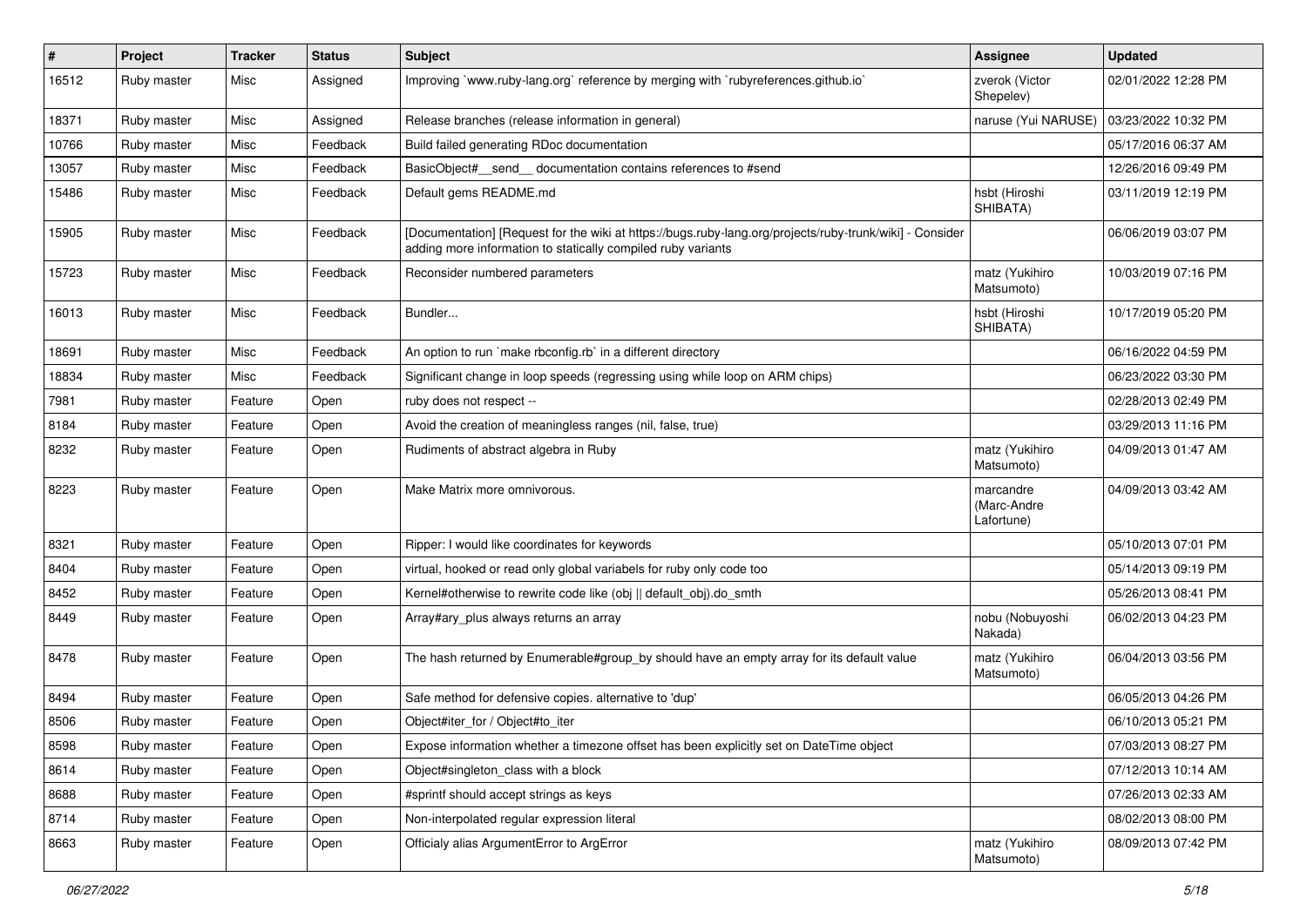| $\pmb{\#}$ | Project     | <b>Tracker</b> | <b>Status</b> | <b>Subject</b>                                                                               | <b>Assignee</b>              | <b>Updated</b>      |
|------------|-------------|----------------|---------------|----------------------------------------------------------------------------------------------|------------------------------|---------------------|
| 8786       | Ruby master | Feature        | Open          | Process.clock_gettime(:realtime)                                                             |                              | 08/15/2013 10:33 PM |
| 8827       | Ruby master | Feature        | Open          | A method that flips the receiver and the first argument                                      |                              | 08/29/2013 05:59 AM |
| 8862       | Ruby master | Feature        | Open          | getoptlong to accept user-provided commandline                                               |                              | 09/04/2013 09:53 PM |
| 8967       | Ruby master | Feature        | Open          | add uninclude and unextend method                                                            |                              | 09/30/2013 02:18 PM |
| 9070       | Ruby master | Feature        | Open          | Introduce `---` as synonym of `end` keyword                                                  | matz (Yukihiro<br>Matsumoto) | 11/02/2013 03:23 AM |
| 9095       | Ruby master | Feature        | Open          | Allow `Symbol#to_proc` to take arguments                                                     |                              | 11/10/2013 04:25 AM |
| 9111       | Ruby master | Feature        | Open          | Encoding-free String comparison                                                              |                              | 11/21/2013 04:35 PM |
| 9174       | Ruby master | Feature        | Open          | value receiving block for Hash#has_key?                                                      |                              | 11/29/2013 06:33 AM |
| 9260       | Ruby master | Feature        | Open          | make FileUtils.rm_rf raise on errors                                                         |                              | 12/19/2013 12:27 AM |
| 9445       | Ruby master | Feature        | Open          | Support emitting 1.9 Symbol keyword Hash syntax when pretty printing Hashes                  |                              | 01/24/2014 06:01 AM |
| 9522       | Ruby master | Feature        | Open          | Float("NaN"), Float("Infinity")                                                              |                              | 02/16/2014 05:36 AM |
| 9553       | Ruby master | Feature        | Open          | Make argument validation routine of a method an object                                       |                              | 02/22/2014 07:58 AM |
| 9556       | Ruby master | Feature        | Open          | Add HTTP#get block functionality to HTTP.get                                                 |                              | 02/23/2014 05:53 AM |
| 9527       | Ruby master | Feature        | Open          | make Net::HTTP.get_print not only to \$stdout but to an IO as a parameter                    |                              | 02/23/2014 06:04 AM |
| 9585       | Ruby master | Feature        | Open          | Add Object#in? to make ruby easier to read                                                   |                              | 03/15/2014 04:49 PM |
| 9667       | Ruby master | Feature        | Open          | Optimization of FILE and dir                                                                 |                              | 03/25/2014 04:48 AM |
| 9557       | Ruby master | Feature        | Open          | Enumerator#next and Enumerator#peek with argument                                            |                              | 04/11/2014 07:00 PM |
| 9784       | Ruby master | Feature        | Open          | Alias URI#merge to URI#join                                                                  |                              | 04/29/2014 05:42 AM |
| 9807       | Ruby master | Feature        | Open          | String.new with block                                                                        |                              | 05/07/2014 05:54 AM |
| 9853       | Ruby master | Feature        | Open          | Please consider quoted generation of hash like in %h( foo bar bee blaa )                     |                              | 05/19/2014 04:43 PM |
| 9871       | Ruby master | Feature        | Open          | load a ruby library which doesn't have extension                                             |                              | 05/28/2014 10:07 AM |
| 9887       | Ruby master | Feature        | Open          | Add uninclude please                                                                         |                              | 05/31/2014 01:33 PM |
| 9909       | Ruby master | Feature        | Open          | why shouldn't constant lookup check the nesting of module's name                             |                              | 06/07/2014 02:18 AM |
| 9929       | Ruby master | Feature        | Open          | add with_default method to Hash                                                              |                              | 06/11/2014 12:08 AM |
| 9953       | Ruby master | Feature        | Open          | set_trace_func values which could be frozen or symbols                                       |                              | 06/19/2014 10:44 PM |
| 10000      | Ruby master | Feature        | Open          | format width and precision with symbol hash                                                  |                              | 07/01/2014 01:25 AM |
| 10051      | Ruby master | Feature        | Open          | nbsp isn't remove with trim                                                                  |                              | 07/17/2014 08:02 AM |
| 10176      | Ruby master | Feature        | Open          | Document how to perform net/http calls in parallel                                           |                              | 08/27/2014 10:46 PM |
| 10215      | Ruby master | Feature        | Open          | prohibit subclassing for classes without allocator in Ruby                                   |                              | 09/08/2014 07:29 AM |
| 10177      | Ruby master | Feature        | Open          | Hash#has_key? and Hash#has_value? should be deprecated                                       |                              | 09/19/2014 06:01 PM |
| 8366       | Ruby master | Feature        | Open          | Exception.message take time to execute depending on the instance variables                   |                              | 09/22/2014 06:41 AM |
| 10305      | Ruby master | Feature        | Open          | Method for resolving all autoload statements / Add warning on autoload when used with chroot |                              | 09/29/2014 02:05 PM |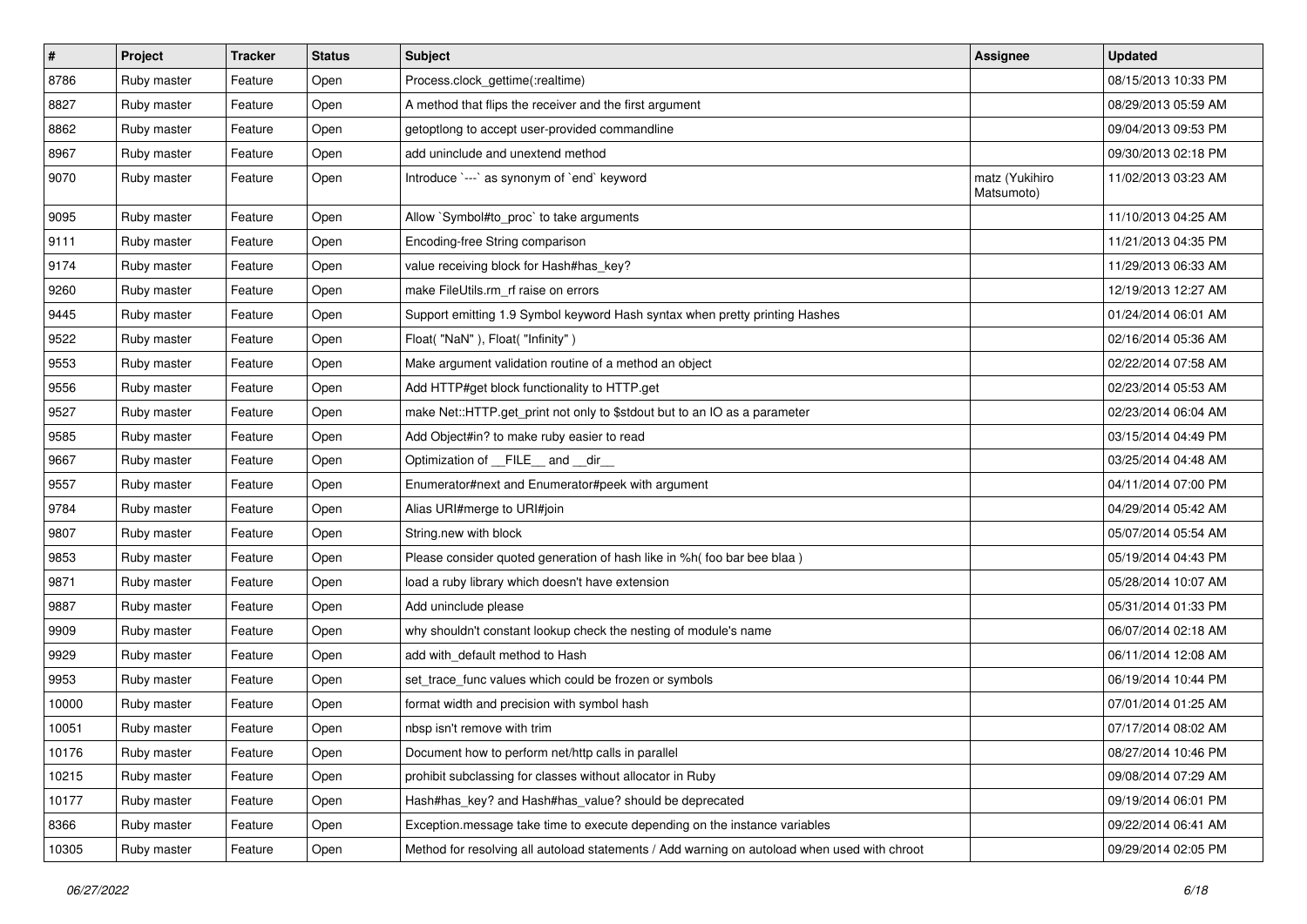| $\sharp$ | Project     | <b>Tracker</b> | <b>Status</b> | Subject                                                                          | <b>Assignee</b>              | <b>Updated</b>      |
|----------|-------------|----------------|---------------|----------------------------------------------------------------------------------|------------------------------|---------------------|
| 10308    | Ruby master | Feature        | Open          | Pipes in Ruby                                                                    |                              | 09/30/2014 11:21 PM |
| 10331    | Ruby master | Feature        | Open          | String#to_r to recognize negative denominators                                   |                              | 10/06/2014 02:44 PM |
| 10332    | Ruby master | Feature        | Open          | Rational literal for mixed fractions                                             |                              | 10/06/2014 02:55 PM |
| 10343    | Ruby master | Feature        | Open          | Postfix notations for 'when' and 'else' inside 'case' statement                  |                              | 10/08/2014 05:25 PM |
| 10366    | Ruby master | Feature        | Open          | New inspection form for rational                                                 |                              | 10/11/2014 12:50 AM |
| 10327    | Ruby master | Feature        | Open          | Bool/False/True module for '==='                                                 |                              | 10/15/2014 02:42 PM |
| 10404    | Ruby master | Feature        | Open          | Allow individual finalizers to be removed with ObjectSpace.undefine_finalizer    | matz (Yukihiro<br>Matsumoto) | 10/20/2014 08:14 AM |
| 10425    | Ruby master | Feature        | Open          | A predicate method to tell if a number is near another                           |                              | 10/26/2014 01:47 AM |
| 10391    | Ruby master | Feature        | Open          | Provide %eISO-8859-1'string \xAA literal' string literals with explicit encoding |                              | 10/28/2014 10:27 AM |
| 10455    | Ruby master | Feature        | Open          | [PATCH 0/n] Combine interface for creating new matrix                            |                              | 10/29/2014 10:17 PM |
| 10474    | Ruby master | Feature        | Open          | [PATCH 1/1] Refactoring math.c (Combined some macros into one macro)             |                              | 11/10/2014 10:29 PM |
| 10175    | Ruby master | Feature        | Open          | There's no reason to prefer Proc.new over Kernel#proc anymore                    |                              | 11/10/2014 11:07 PM |
| 10386    | Ruby master | Feature        | Open          | [PATCH 3/3] There is little possibility of using m_sqrt at complex.c             |                              | 11/10/2014 11:10 PM |
| 10505    | Ruby master | Feature        | Open          | [PATCH 2/n] DDDDDDDD./Object#eql? with block. (ja/en)                            |                              | 11/13/2014 05:52 PM |
| 10426    | Ruby master | Feature        | Open          | A predicate to express congruence                                                |                              | 11/14/2014 02:11 AM |
| 10552    | Ruby master | Feature        | Open          | [PATCH] Add Enumerable#frequencies and Enumerable#relative_frequencies           |                              | 11/30/2014 11:56 AM |
| 8566     | Ruby master | Feature        | Open          | [PATCH] Allow to configure additional preludes                                   |                              | 12/10/2014 01:13 PM |
| 10589    | Ruby master | Feature        | Open          | [TracePoint API] Make THREAD_{BEGIN, END} events return some context information |                              | 12/11/2014 04:27 PM |
| 10574    | Ruby master | Feature        | Open          | Add String#Ichomp and String.Ichomp!                                             | matz (Yukihiro<br>Matsumoto) | 12/15/2014 04:34 PM |
| 10645    | Ruby master | Feature        | Open          | Consider adding support of .first to MatchData object like MatchData[0]          |                              | 12/25/2014 06:50 AM |
| 10683    | Ruby master | Feature        | Open          | fix inconsistent behavior of Kernel.Hash()                                       |                              | 01/02/2015 06:00 AM |
| 10663    | Ruby master | Feature        | Open          | Consider adding support for String input to File. methods                        |                              | 01/05/2015 12:47 AM |
| 10701    | Ruby master | Feature        | Open          | Class: Array 2 New methods                                                       |                              | 01/08/2015 07:21 AM |
| 10729    | Ruby master | Feature        | Open          | Array method to subtract in place                                                |                              | 01/11/2015 02:29 PM |
| 10728    | Ruby master | Feature        | Open          | Warning for Fixnum#size to use RbConfig::SIZEOF['long']                          |                              | 01/11/2015 04:23 PM |
| 10770    | Ruby master | Feature        | Open          | chr and ord behavior for ill-formed byte sequences and surrogate code points     |                              | 01/22/2015 10:19 AM |
| 10255    | Ruby master | Feature        | Open          | Math.log: check domain of base argument                                          |                              | 01/27/2015 02:32 AM |
| 10726    | Ruby master | Feature        | Open          | [PATCH 4/4] * New methods: Set#power                                             |                              | 01/28/2015 07:48 AM |
| 8564     | Ruby master | Feature        | Open          | Extend Module#attr methods                                                       |                              | 02/05/2015 07:39 PM |
| 10851    | Ruby master | Feature        | Open          | Introduce Regexp#fetch                                                           |                              | 02/13/2015 11:15 AM |
| 10879    | Ruby master | Feature        | Open          | UnboundMethod#to_proc                                                            |                              | 02/21/2015 07:56 PM |
| 10869    | Ruby master | Feature        | Open          | Add support for option to pre-compile Ruby files                                 |                              | 02/23/2015 11:08 AM |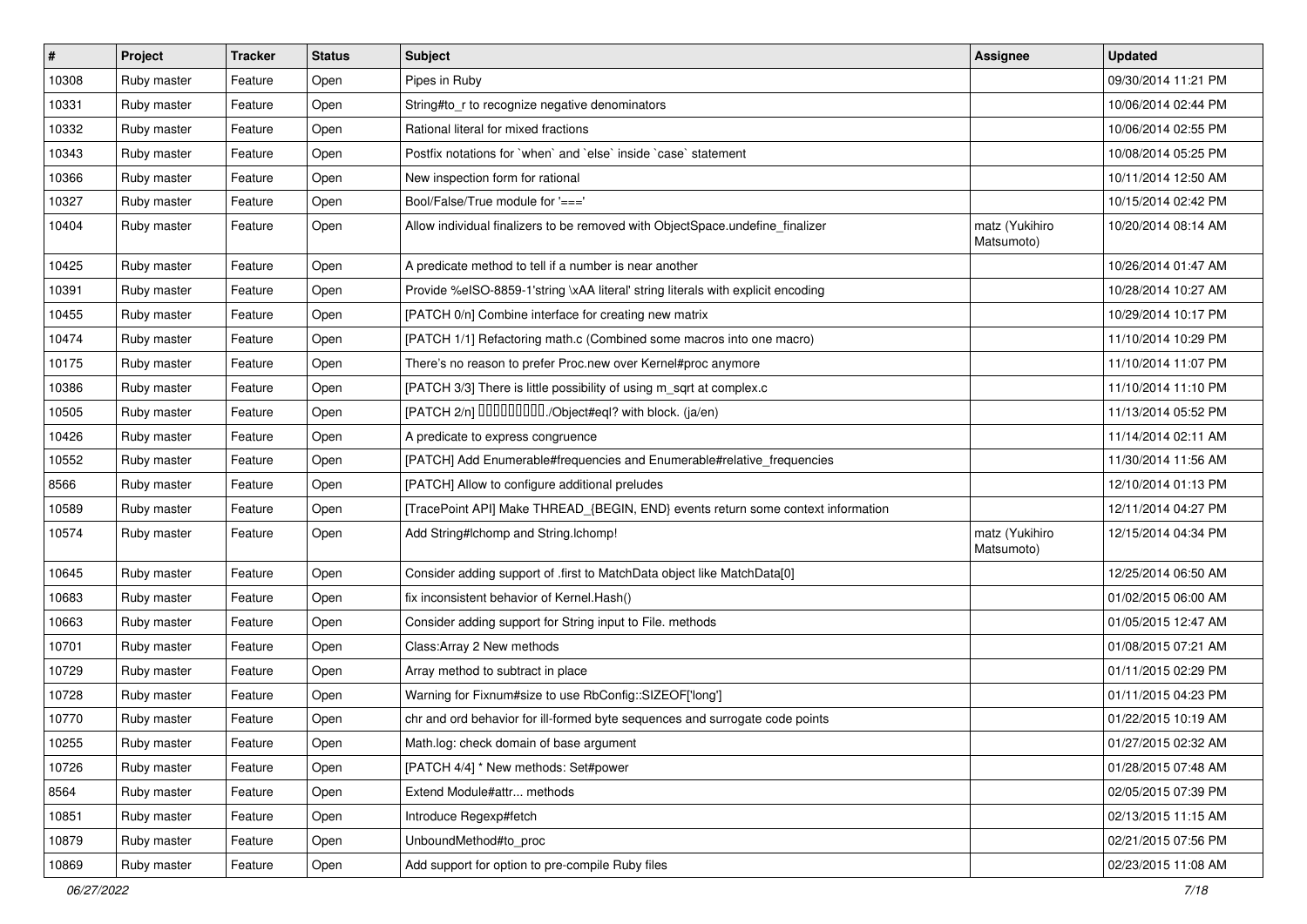| ∦     | Project     | <b>Tracker</b> | <b>Status</b> | <b>Subject</b>                                                                                                                             | <b>Assignee</b>              | <b>Updated</b>      |
|-------|-------------|----------------|---------------|--------------------------------------------------------------------------------------------------------------------------------------------|------------------------------|---------------------|
| 10882 | Ruby master | Feature        | Open          | Provide Levenshtein distance implementation as part of stdlib                                                                              |                              | 02/26/2015 03:56 PM |
| 10927 | Ruby master | Feature        | Open          | [PATCH] Add default empty string to string replacements                                                                                    |                              | 03/04/2015 10:49 AM |
| 10863 | Ruby master | Feature        | Open          | allow protected class methods to be callable from instance methods                                                                         |                              | 04/01/2015 06:11 PM |
| 10152 | Ruby master | Feature        | Open          | String#strip doesn't remove non-breaking space                                                                                             |                              | 04/12/2015 07:36 PM |
| 11122 | Ruby master | Feature        | Open          | exception-free non-blocking Queue/SizedQueue operations                                                                                    | matz (Yukihiro<br>Matsumoto) | 05/06/2015 08:53 PM |
| 9725  | Ruby master | Feature        | Open          | Do not inspect NameError target object unless verbose                                                                                      |                              | 05/08/2015 02:18 AM |
| 11148 | Ruby master | Feature        | Open          | Add a way to require files, but not raise an exception when the file isn't found                                                           |                              | 05/13/2015 05:57 PM |
| 10932 | Ruby master | Feature        | Open          | Enabling allocation tracing as early as possible                                                                                           | ko1 (Koichi Sasada)          | 06/13/2015 07:54 AM |
| 11292 | Ruby master | Feature        | Open          | objspace: Dump type of special consts                                                                                                      | tmm1 (Aman<br>Karmani)       | 06/22/2015 04:22 AM |
| 11299 | Ruby master | Feature        | Open          | [PATCH] use Array instead of custom struct for generic ivars                                                                               | normalperson (Eric<br>Wong)  | 06/24/2015 12:38 AM |
| 11305 | Ruby master | Feature        | Open          | [ipaddr] include the IP address in question within the InvalidAddressError exception message                                               |                              | 06/25/2015 04:25 AM |
| 11307 | Ruby master | Feature        | Open          | exception-free non-blocking Queue#pop                                                                                                      | matz (Yukihiro<br>Matsumoto) | 06/25/2015 11:06 PM |
| 11315 | Ruby master | Feature        | Open          | [PATCH] Add Array#^ for parity with other set-like operations.                                                                             |                              | 06/29/2015 05:05 AM |
| 10585 | Ruby master | Feature        | Open          | struct: speedup struct.attr = $v$ for first 10 attributes and struct[:attr] for big structs                                                |                              | 06/30/2015 08:18 PM |
| 11312 | Ruby master | Feature        | Open          | Add Resolv::DNS::Resource::IN::SPF                                                                                                         | akr (Akira Tanaka)           | 07/01/2015 03:26 AM |
| 11309 | Ruby master | Feature        | Open          | Iterator over string matches                                                                                                               |                              | 07/01/2015 08:35 AM |
| 11323 | Ruby master | Feature        | Open          | Documentation update on how uniq works / guarantee of order                                                                                |                              | 07/02/2015 03:34 AM |
| 9918  | Ruby master | Feature        | Open          | Exception#cause should be shown in output and #inspect                                                                                     |                              | 07/13/2015 02:32 PM |
| 11347 | Ruby master | Feature        | Open          | Errors with cause not reported properly to console                                                                                         |                              | 07/15/2015 04:39 PM |
| 10949 | Ruby master | Feature        | Open          | Time is WB unprotected                                                                                                                     |                              | 07/23/2015 05:55 PM |
| 11429 | Ruby master | Feature        | Open          | Local variable assignment via regex ===                                                                                                    |                              | 08/10/2015 11:26 PM |
| 11390 | Ruby master | Feature        | Open          | Allow symbols starting with numbers                                                                                                        | matz (Yukihiro<br>Matsumoto) | 08/14/2015 05:23 AM |
| 11446 | Ruby master | Feature        | Open          | Possible work around for the requirement to supplying arguments like this: .map(&:method,<br><arguments>)</arguments>                      |                              | 08/14/2015 04:40 PM |
| 11475 | Ruby master | Feature        | Open          | <b>AST</b> transforms                                                                                                                      |                              | 08/21/2015 11:14 AM |
| 8437  | Ruby master | Feature        | Open          | custom operators, unicode                                                                                                                  |                              | 08/30/2015 03:05 AM |
| 11507 | Ruby master | Feature        | Open          | Net::HTTP should use TCP_CORK or TCP_NOPUSH to avoid fragmenting packets                                                                   |                              | 09/04/2015 09:47 AM |
| 10179 | Ruby master | Feature        | Open          | Net::HTTP::Get.new("https://google.com").basic_auth(user_name, password) should throw exception<br>stating the need to set use ssl to true |                              | 09/13/2015 03:25 AM |
| 9613  | Ruby master | Feature        | Open          | Warn about unsafe ossl ciphers                                                                                                             |                              | 09/13/2015 03:27 AM |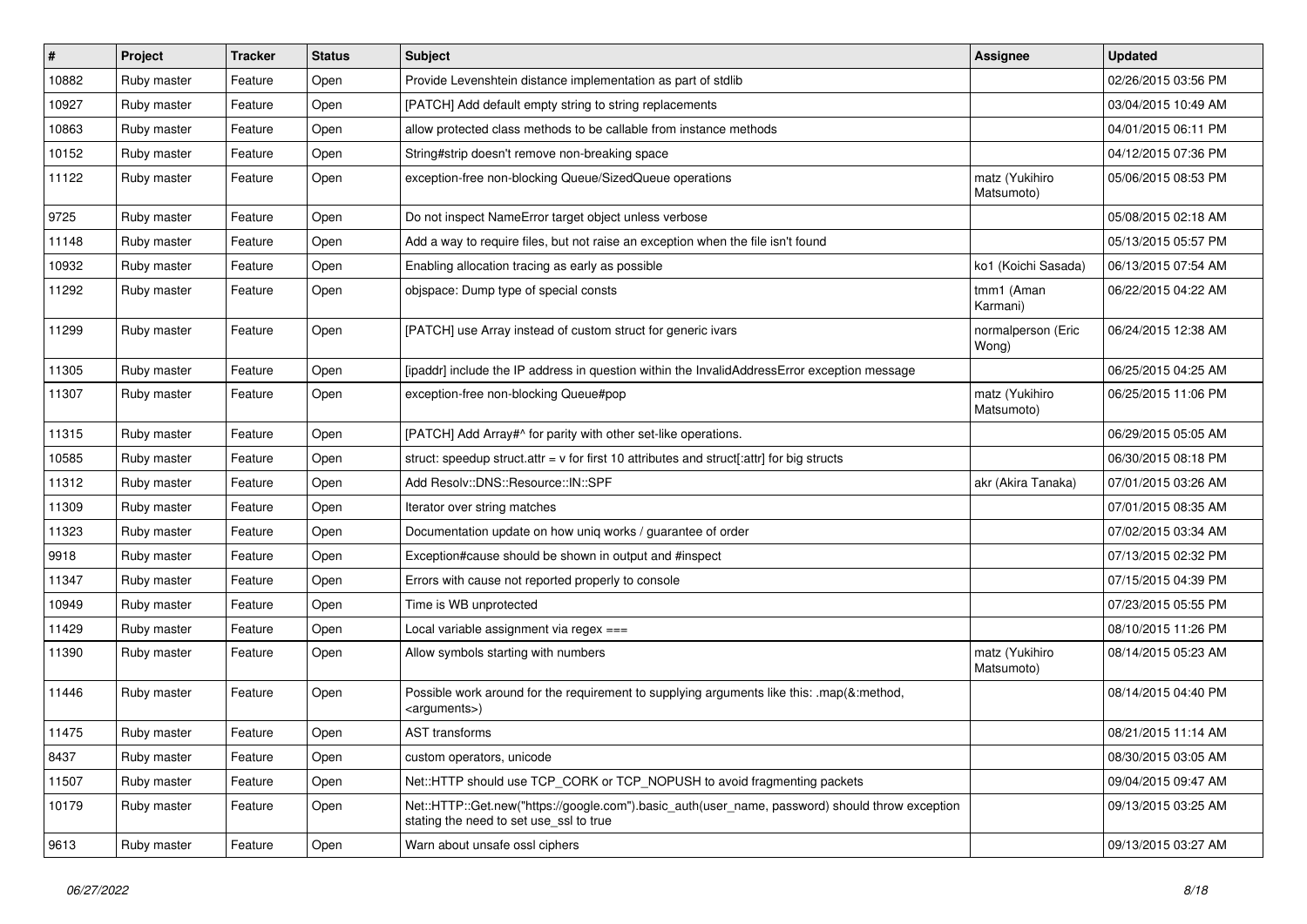| $\pmb{\#}$ | Project     | <b>Tracker</b> | <b>Status</b> | <b>Subject</b>                                                                               | <b>Assignee</b>              | <b>Updated</b>      |
|------------|-------------|----------------|---------------|----------------------------------------------------------------------------------------------|------------------------------|---------------------|
| 10519      | Ruby master | Feature        | Open          | <b>TLS Renegotiation</b>                                                                     |                              | 09/13/2015 03:29 AM |
| 11518      | Ruby master | Feature        | Open          | Queue enhancement - promote! and promote all!                                                | matz (Yukihiro<br>Matsumoto) | 09/17/2015 08:40 PM |
| 11517      | Ruby master | Feature        | Open          | Queue enhancement - conditional pop                                                          | matz (Yukihiro<br>Matsumoto) | 09/17/2015 09:02 PM |
| 11577      | Ruby master | Feature        | Open          | Add encodeURIComponent compatible API for URI                                                |                              | 10/09/2015 01:40 PM |
| 11583      | Ruby master | Feature        | Open          | Add File#unlink                                                                              |                              | 10/12/2015 05:40 AM |
| 11597      | Ruby master | Feature        | Open          | Add Linux-specific setfsuid(2)/setfsgid(2)                                                   |                              | 10/15/2015 10:08 PM |
| 11415      | Ruby master | Feature        | Open          | autoload with a Proc                                                                         |                              | 10/21/2015 08:38 PM |
| 10181      | Ruby master | Feature        | Open          | New method File.openat()                                                                     |                              | 10/22/2015 12:12 PM |
| 11629      | Ruby master | Feature        | Open          | Implement Enhanced Mail System Status Codes (rfc1893)                                        |                              | 10/28/2015 10:38 AM |
| 11634      | Ruby master | Feature        | Open          | [PATCH] variable.c (rb_global_tbl): convert to id_table                                      |                              | 10/29/2015 08:11 PM |
| 11670      | Ruby master | Feature        | Open          | Show warning to make nested def obsolete                                                     | nobu (Nobuyoshi<br>Nakada)   | 11/09/2015 07:40 AM |
| 11694      | Ruby master | Feature        | Open          | Numeric#nonpositive?, nonnegative?                                                           |                              | 11/16/2015 12:56 AM |
| 11700      | Ruby master | Feature        | Open          | positive flags for reverse lookup to socket                                                  |                              | 11/17/2015 02:48 AM |
| 11710      | Ruby master | Feature        | Open          | [PATCH] Replace Set#merge with Set#merge! and make Set#merge non-mutating.                   | knu (Akinori MUSHA)          | 11/18/2015 07:28 PM |
| 11723      | Ruby master | Feature        | Open          | CGI library should give access to raw request body                                           |                              | 11/20/2015 07:06 PM |
| 11630      | Ruby master | Feature        | Open          | possibility to serialize Proc or Lambda                                                      |                              | 11/23/2015 01:34 PM |
| 11599      | Ruby master | Feature        | Open          | Dump entries of hash in ObjectSpace                                                          | tmm1 (Aman<br>Karmani)       | 11/24/2015 05:52 PM |
| 11588      | Ruby master | Feature        | Open          | Implement structured warnings                                                                |                              | 12/06/2015 08:48 PM |
| 11786      | Ruby master | Feature        | Open          | [PATCH] micro-optimize case dispatch even harder                                             |                              | 12/09/2015 09:58 AM |
| 11781      | Ruby master | Feature        | Open          | Would it be possible to alias .prepend() towards .unshift() for class Array by default?      |                              | 12/09/2015 12:46 PM |
| 11796      | Ruby master | Feature        | Open          | [PATCH] Refactor reduce call get_stat()                                                      |                              | 12/09/2015 02:33 PM |
| 11690      | Ruby master | Feature        | Open          | Update Hash during multiple assignment                                                       |                              | 12/10/2015 12:26 PM |
| 8544       | Ruby master | Feature        | Open          | OpenURI should open 'file://' URIs                                                           |                              | 12/12/2015 04:30 PM |
| 11817      | Ruby master | Feature        | Open          | map.parallel                                                                                 |                              | 12/15/2015 04:28 AM |
| 10251      | Ruby master | Feature        | Open          | URI: Support wildcards (globbing) in no_proxy                                                |                              | 12/16/2015 05:22 AM |
| 10168      | Ruby master | Feature        | Open          | Native Object#inspect method should single quote strings that don't need to be double quoted |                              | 01/01/2016 08:27 PM |
| 11939      | Ruby master | Feature        | Open          | Syntax sugar to apply a method replace a variable                                            |                              | 01/04/2016 09:49 AM |
| 11987      | Ruby master | Feature        | Open          | daemons can't show the backtrace of rb_bug                                                   |                              | 01/13/2016 10:58 AM |
| 11550      | Ruby master | Feature        | Open          | Current behaviour of super() is dangerous in the presence of more than one included modules. |                              | 01/20/2016 08:44 AM |
| 12006      | Ruby master | Feature        | Open          | return IO object from IO#print, IO#puts, IO#close_read, IO#close_write,                      |                              | 01/21/2016 12:42 PM |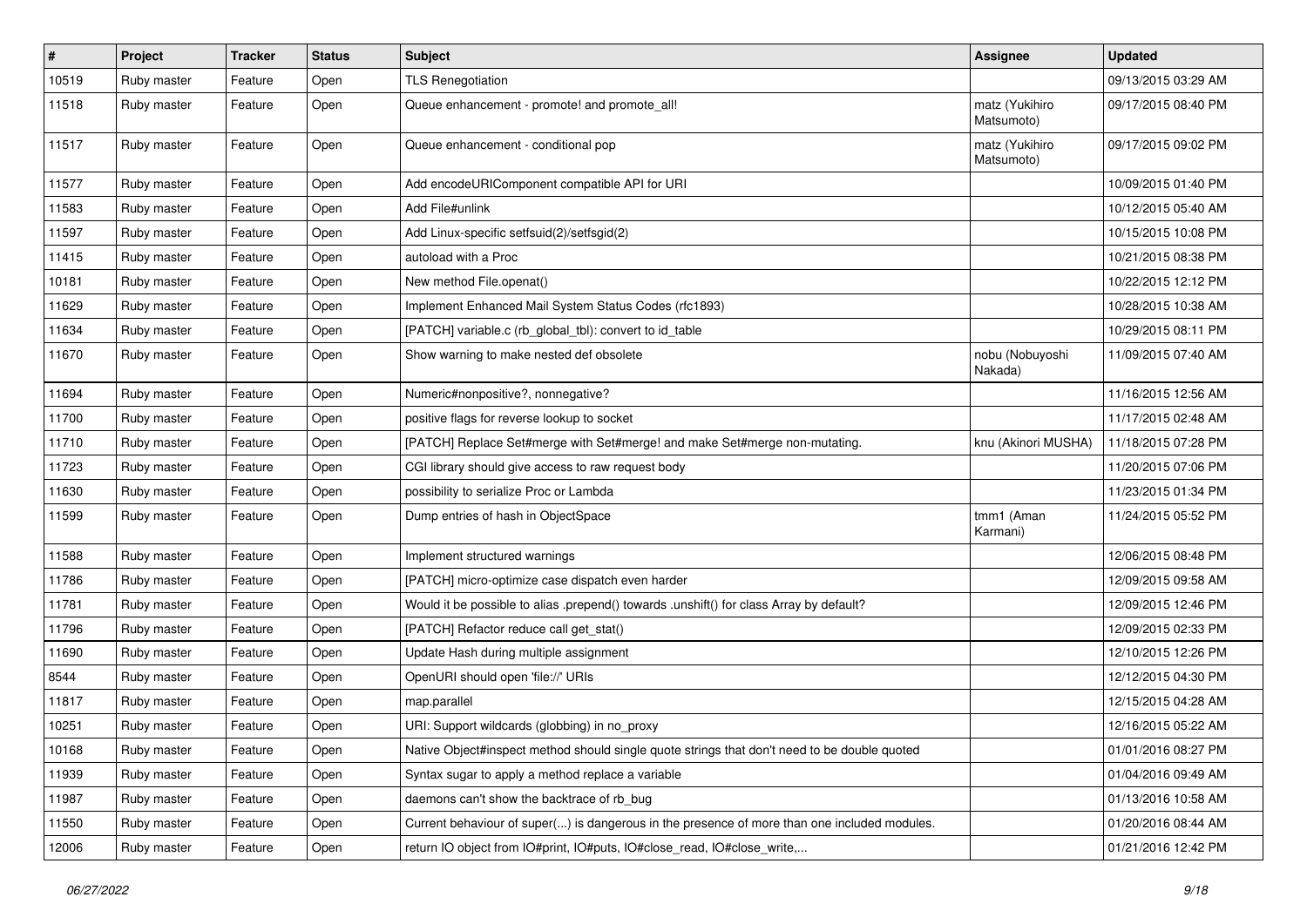| $\vert$ # | Project     | <b>Tracker</b> | <b>Status</b> | <b>Subject</b>                                                                                                                              | Assignee                     | <b>Updated</b>      |
|-----------|-------------|----------------|---------------|---------------------------------------------------------------------------------------------------------------------------------------------|------------------------------|---------------------|
| 11100     | Ruby master | Feature        | Open          | Permit multiple captures with String[Regexp, ]                                                                                              |                              | 01/24/2016 08:42 AM |
| 12017     | Ruby master | Feature        | Open          | [PATCH] dedupe string keys from Marshal.load                                                                                                |                              | 01/25/2016 09:02 AM |
| 11181     | Ruby master | Feature        | Open          | Add a line directive to Ruby                                                                                                                | matz (Yukihiro<br>Matsumoto) | 01/26/2016 02:04 AM |
| 12023     | Ruby master | Feature        | Open          | Allow ivars to be used as method arguments                                                                                                  |                              | 01/27/2016 09:58 AM |
| 10658     | Ruby master | Feature        | Open          | ThreadGroup local variables                                                                                                                 |                              | 01/28/2016 07:20 AM |
| 11917     | Ruby master | Feature        | Open          | Add Range#length as an alias for size                                                                                                       |                              | 01/30/2016 07:01 AM |
| 12059     | Ruby master | Feature        | Open          | 'Array#single?', 'Hash#single?'                                                                                                             |                              | 02/10/2016 04:02 AM |
| 12041     | Ruby master | Feature        | Open          | Change the initializer of NameError to take a receiver as the third argument                                                                |                              | 02/12/2016 05:37 AM |
| 12064     | Ruby master | Feature        | Open          | Make creation of enc/unicode/casefold.h automatic again                                                                                     | nobu (Nobuyoshi<br>Nakada)   | 02/12/2016 06:13 AM |
| 10793     | Ruby master | Feature        | Open          | Infrastructure/Release-Management: Sign releases                                                                                            |                              | 02/12/2016 09:20 PM |
| 12034     | Ruby master | Feature        | Open          | RegExp does not respect file encoding directive                                                                                             |                              | 02/13/2016 06:41 PM |
| 12083     | Ruby master | Feature        | Open          | \$_ and \$~ by Binding#local_variable_{get,set}                                                                                             |                              | 02/18/2016 04:35 AM |
| 11361     | Ruby master | Feature        | Open          | proposal for easy method to nil-guard for generated variable name.                                                                          |                              | 02/21/2016 12:01 PM |
| 12114     | Ruby master | Feature        | Open          | $$VERBOSE = true is being ignored$                                                                                                          |                              | 02/26/2016 02:00 PM |
| 12113     | Ruby master | Feature        | Open          | Global method inside Delegator causes NameError                                                                                             |                              | 03/01/2016 01:58 AM |
| 12110     | Ruby master | Feature        | Open          | Create a method to avoid vacuous truth?                                                                                                     |                              | 03/12/2016 08:01 AM |
| 12165     | Ruby master | Feature        | Open          | Hash#first, Hash#last                                                                                                                       |                              | 03/12/2016 10:55 AM |
| 12141     | Ruby master | Feature        | Open          | send and __send_                                                                                                                            |                              | 03/14/2016 01:32 AM |
| 12129     | Ruby master | Feature        | Open          | syntactic sugar for dynamic method dispatch `object_expression:method_name_expression(1, 2)`                                                |                              | 03/14/2016 01:35 AM |
| 12134     | Ruby master | Feature        | Open          | Comparison between 'true' and 'false'                                                                                                       |                              | 03/15/2016 12:41 PM |
| 12173     | Ruby master | Feature        | Open          | Time#till_now`                                                                                                                              |                              | 03/16/2016 10:19 AM |
| 12094     | Ruby master | Feature        | Open          | parameterized property assignment: $o.prop(arg) = 1$                                                                                        |                              | 03/17/2016 07:05 AM |
| 12116     | Ruby master | Feature        | Open          | Fixnum#divmod`, `Bignum#divmod` with multiple arguments                                                                                     |                              | 03/21/2016 02:00 PM |
| 12214     | Ruby master | Feature        | Open          | Inconsistent behaviour and lack of warnings/errors when referencing duplicated _variables                                                   |                              | 03/24/2016 04:58 PM |
| 12211     | Ruby master | Feature        | Open          | introduce Date#first_of_month and Date#last_of_month                                                                                        |                              | 03/26/2016 12:58 AM |
| 12247     | Ruby master | Feature        | Open          | accept multiple arguments at Array#delete                                                                                                   |                              | 04/04/2016 10:16 PM |
| 12262     | Ruby master | Feature        | Open          | Anti-loop                                                                                                                                   |                              | 04/09/2016 05:30 AM |
| 12272     | Ruby master | Feature        | Open          | Accepting HTML entity name in string literal                                                                                                |                              | 04/13/2016 05:16 AM |
| 12080     | Ruby master | Feature        | Open          | Enumerable#first, Array#last with block                                                                                                     |                              | 04/20/2016 03:51 AM |
| 11868     | Ruby master | Feature        | Open          | Proposal for RubyVM::InstructionSequence.compile to return an object containing the syntax error<br>information currently written to STDERR |                              | 04/21/2016 05:49 AM |
| 8206      | Ruby master | Feature        | Open          | Should Ruby core implement String#blank?                                                                                                    |                              | 04/28/2016 02:05 PM |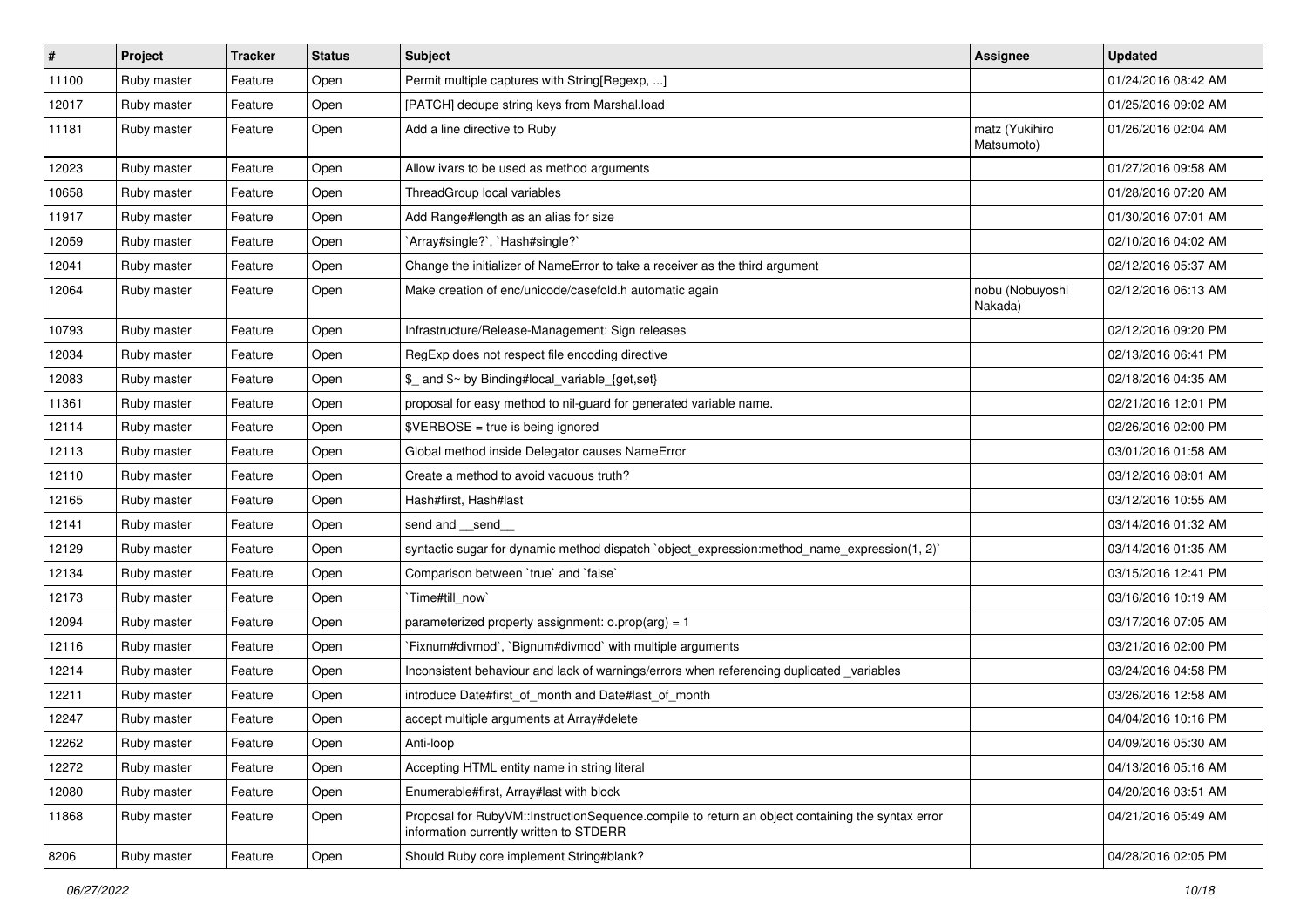| #     | Project     | <b>Tracker</b> | <b>Status</b> | <b>Subject</b>                                                                                              | <b>Assignee</b>              | <b>Updated</b>      |
|-------|-------------|----------------|---------------|-------------------------------------------------------------------------------------------------------------|------------------------------|---------------------|
| 12226 | Ruby master | Feature        | Open          | Dir.home with valid named user raises ArgumentError on Windows                                              |                              | 05/08/2016 10:06 AM |
| 12378 | Ruby master | Feature        | Open          | arbitrary size Random.new_seed                                                                              |                              | 05/13/2016 04:44 PM |
| 12380 | Ruby master | Feature        | Open          | 'Struct' as a subclass of 'Class'                                                                           |                              | 05/14/2016 08:28 AM |
| 12244 | Ruby master | Feature        | Open          | Add a way to `integer - integer % num`                                                                      | matz (Yukihiro<br>Matsumoto) | 05/17/2016 06:05 AM |
| 11923 | Ruby master | Feature        | Open          | Put Struct accessors into separate module to allow redefining them in Struct.new's block                    |                              | 05/17/2016 06:37 AM |
| 12077 | Ruby master | Feature        | Open          | Consolidate SSLSocket interface with TCPSocket                                                              |                              | 05/17/2016 06:37 AM |
| 12403 | Ruby master | Feature        | Open          | Optimise Regexp#match?                                                                                      |                              | 05/24/2016 05:54 AM |
| 12435 | Ruby master | Feature        | Open          | Using connect_nonblock to open TCP connections in Net::HTTP#connect                                         |                              | 06/06/2016 12:42 AM |
| 12482 | Ruby master | Feature        | Open          | ArgumentError.new(nil) should give a better description                                                     |                              | 06/16/2016 04:18 AM |
| 11735 | Ruby master | Feature        | Open          | Porting String#squish and String#squish! from Ruby on Rails' Active Support                                 | matz (Yukihiro<br>Matsumoto) | 06/24/2016 08:02 AM |
| 12350 | Ruby master | Feature        | Open          | Introduce Array#find! that raises an error if element not found                                             |                              | 07/19/2016 06:20 AM |
| 12334 | Ruby master | Feature        | Open          | Final/Readonly Support for Fields / Instance Variables                                                      |                              | 07/20/2016 01:49 AM |
| 12455 | Ruby master | Feature        | Open          | Add a way for class String to determine whether it has only numbers / digits or not                         |                              | 07/20/2016 03:13 AM |
| 12586 | Ruby master | Feature        | Open          | Hash#sample                                                                                                 |                              | 08/10/2016 04:08 AM |
| 12625 | Ruby master | Feature        | Open          | TypeError.assert, ArgumentError.assert                                                                      |                              | 08/10/2016 04:36 AM |
| 12317 | Ruby master | Feature        | Open          | Name space of a module                                                                                      |                              | 09/04/2016 04:59 PM |
| 12755 | Ruby master | Feature        | Open          | optimize instruction sequence                                                                               |                              | 09/12/2016 07:05 AM |
| 12817 | Ruby master | Feature        | Open          | Consider adding method .sample() on class Hash (if this was not yet proposed)                               |                              | 10/11/2016 12:57 AM |
| 9704  | Ruby master | Feature        | Open          | Refinements as files instead of modules                                                                     | matz (Yukihiro<br>Matsumoto) | 10/11/2016 06:36 PM |
| 12843 | Ruby master | Feature        | Open          | Proposal to add a new method to class File in order to determine the name of the file without any<br>suffix |                              | 10/17/2016 08:56 AM |
| 12858 | Ruby master | Feature        | Open          | Supporting batch-requiring of files in ruby                                                                 |                              | 10/23/2016 08:05 AM |
| 12869 | Ruby master | Feature        | Open          | open-uri's open rejects `BOM' in encoding                                                                   |                              | 10/25/2016 05:06 AM |
| 11428 | Ruby master | Feature        | Open          | system/exec/etc. should to_s their argument to restore Pathname functionality as it was in 1.8              |                              | 11/06/2016 02:17 AM |
| 11665 | Ruby master | Feature        | Open          | Support nested functions for better code organization                                                       |                              | 11/16/2016 03:06 PM |
| 13006 | Ruby master | Feature        | Open          | backtrace of thread killer                                                                                  |                              | 12/06/2016 01:11 AM |
| 13108 | Ruby master | Feature        | Open          | [Doc Request] Explicitly document Range#sum                                                                 |                              | 01/05/2017 11:50 PM |
| 13103 | Ruby master | Feature        | Open          | [PATCH] random.c: use "__NR_" syscall prefix on Linux (instead of "SYS_")                                   |                              | 01/11/2017 10:51 PM |
| 13048 | Ruby master | Feature        | Open          | Better way to do Regexp.new(Regexp.escape("some string"))                                                   |                              | 01/20/2017 04:01 AM |
| 12969 | Ruby master | Feature        | Open          | Allow optional parameter in String#strip and related                                                        |                              | 01/20/2017 08:19 AM |
| 13174 | Ruby master | Feature        | Open          | Smaller id_table on 64bit platform                                                                          |                              | 01/31/2017 02:05 PM |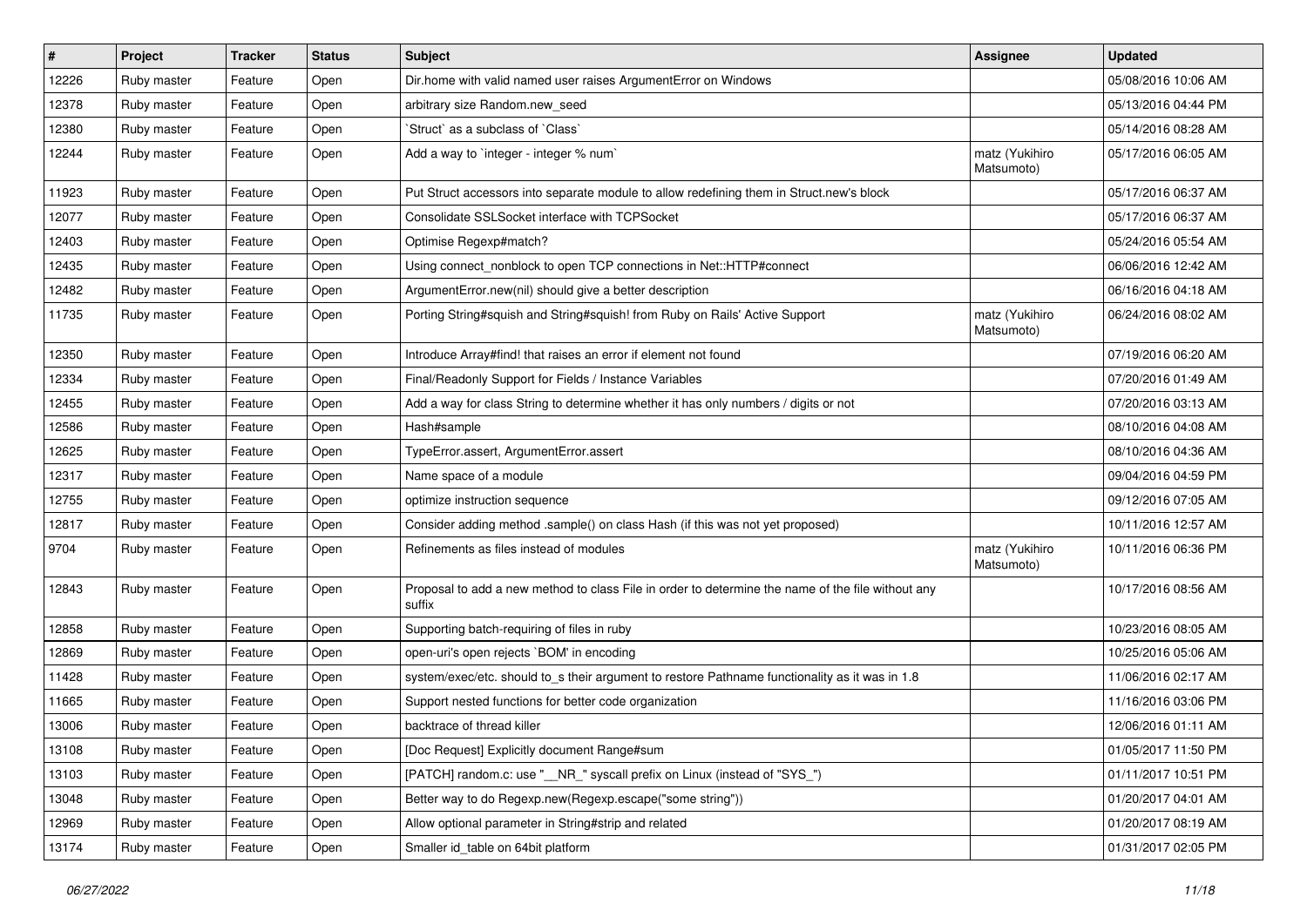| #     | Project     | <b>Tracker</b> | <b>Status</b> | Subject                                                                                                               | Assignee                   | <b>Updated</b>      |
|-------|-------------|----------------|---------------|-----------------------------------------------------------------------------------------------------------------------|----------------------------|---------------------|
| 13240 | Ruby master | Feature        | Open          | Change Unicode property implementation in Onigmo from inversion lists to direct lookup                                |                            | 02/22/2017 08:01 AM |
| 13026 | Ruby master | Feature        | Open          | Public singleton methods                                                                                              |                            | 02/22/2017 06:53 PM |
| 12790 | Ruby master | Feature        | Open          | Better inspect for stdlib classes                                                                                     |                            | 02/27/2017 08:36 PM |
| 13259 | Ruby master | Feature        | Open          | Kernel#Date                                                                                                           |                            | 02/28/2017 12:09 PM |
| 13314 | Ruby master | Feature        | Open          | $dig =$                                                                                                               |                            | 03/14/2017 12:55 PM |
| 13095 | Ruby master | Feature        | Open          | [PATCH] io.c (rb_f_syscall): remove deprecation notice                                                                |                            | 03/26/2017 06:21 AM |
| 13263 | Ruby master | Feature        | Open          | Add companion integer nth-root method to recent Integer#isqrt                                                         |                            | 04/05/2017 12:49 AM |
| 12573 | Ruby master | Feature        | Open          | Introduce a straightforward way to discover whether a process is running                                              |                            | 04/19/2017 12:05 PM |
| 9116  | Ruby master | Feature        | Open          | String#rsplit missing                                                                                                 |                            | 04/27/2017 10:00 AM |
| 13211 | Ruby master | Feature        | Open          | Hash#delete taking a splat                                                                                            |                            | 04/29/2017 08:41 PM |
| 13333 | Ruby master | Feature        | Open          | block to yield                                                                                                        |                            | 05/19/2017 09:01 AM |
| 13378 | Ruby master | Feature        | Open          | Eliminate 4 of 8 syscalls when requiring file by absolute path                                                        | nobu (Nobuyoshi<br>Nakada) | 06/16/2017 07:57 AM |
| 13385 | Ruby master | Feature        | Open          | [PATCH] Make Resolv::DNS::Name validation similar to host and dig commands                                            | akr (Akira Tanaka)         | 06/16/2017 08:04 AM |
| 13668 | Ruby master | Feature        | Open          | Show / log test-all skips in CI here or at http://rubyci.org/?                                                        |                            | 06/20/2017 03:30 AM |
| 12968 | Ruby master | Feature        | Open          | Allow default value via block for Integer(), Float() and Rational()                                                   |                            | 06/28/2017 05:53 PM |
| 13681 | Ruby master | Feature        | Open          | Ruby digest init fails in FIPS mode when built against OpenSSL ~> 1.0.1                                               |                            | 07/04/2017 05:17 PM |
| 13434 | Ruby master | Feature        | Open          | better method definition in C API                                                                                     |                            | 07/13/2017 07:41 AM |
| 13512 | Ruby master | Feature        | Open          | <b>System Threads</b>                                                                                                 | ko1 (Koichi Sasada)        | 07/14/2017 07:08 AM |
| 13765 | Ruby master | Feature        | Open          | Add Proc#bind                                                                                                         |                            | 07/26/2017 01:31 PM |
| 13805 | Ruby master | Feature        | Open          | Make refinement scoping to be like that of constants                                                                  |                            | 08/13/2017 10:52 PM |
| 13639 | Ruby master | Feature        | Open          | Add "RTMIN" and "RTMAX" to Signal.list                                                                                |                            | 08/31/2017 09:06 AM |
| 13881 | Ruby master | Feature        | Open          | Use getcontext/setcontext on OS X                                                                                     |                            | 09/08/2017 09:13 AM |
| 13245 | Ruby master | Feature        | Open          | [PATCH] reject inter-thread TLS modification                                                                          |                            | 09/12/2017 12:54 PM |
| 13924 | Ruby master | Feature        | Open          | Add headings/hints to RubyVM::InstructionSequence#disasm                                                              |                            | 09/20/2017 01:40 PM |
| 13934 | Ruby master | Feature        | Open          | [Feature request] Being able to set a default encoding other than Unicode on a "per-project" basis                    |                            | 09/25/2017 05:18 AM |
| 13922 | Ruby master | Feature        | Open          | Consider showing warning messages about same-named aliases - either directly or perhaps via the<br>"did you mean gem" |                            | 09/25/2017 12:21 PM |
| 13927 | Ruby master | Feature        | Open          | Integrate module_function as a core language type                                                                     |                            | 09/25/2017 10:30 PM |
| 13395 | Ruby master | Feature        | Open          | Add a method to check for not nil                                                                                     |                            | 09/30/2017 12:53 PM |
| 12648 | Ruby master | Feature        | Open          | Enumerable#sort_by` with descending option                                                                            |                            | 10/05/2017 10:24 AM |
| 13936 | Ruby master | Feature        | Open          | Make regular expressions debugable                                                                                    |                            | 10/07/2017 01:25 AM |
| 14025 | Ruby master | Feature        | Open          | #initialize with ivars                                                                                                |                            | 10/19/2017 06:50 AM |
| 13869 | Ruby master | Feature        | Open          | Filter non directories from Dir.glob                                                                                  |                            | 10/20/2017 01:58 AM |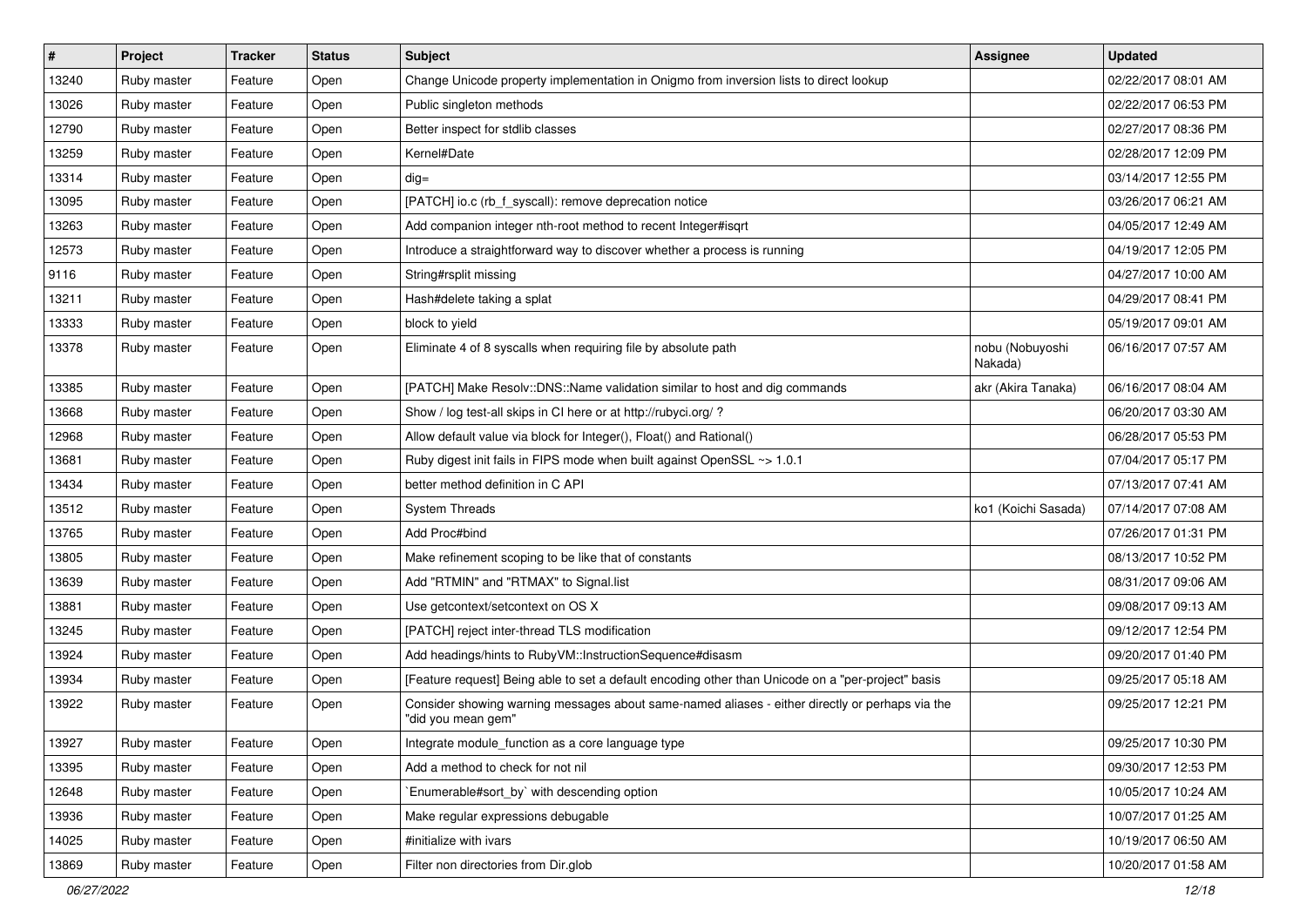| $\vert$ # | Project     | <b>Tracker</b> | <b>Status</b> | <b>Subject</b>                                                                                   | Assignee                          | <b>Updated</b>      |
|-----------|-------------|----------------|---------------|--------------------------------------------------------------------------------------------------|-----------------------------------|---------------------|
| 14040     | Ruby master | Feature        | Open          | deprecate HTTP.version 1 2                                                                       |                                   | 10/22/2017 09:32 AM |
| 13933     | Ruby master | Feature        | Open          | Add Range#empty?                                                                                 |                                   | 10/25/2017 09:19 AM |
| 10183     | Ruby master | Feature        | Open          | An alternative name for method `class`                                                           |                                   | 10/31/2017 11:42 AM |
| 14077     | Ruby master | Feature        | Open          | Add Encoding::FILESYSTEM and Encoding::LOCALE constants                                          |                                   | 11/03/2017 09:31 PM |
| 14084     | Ruby master | Feature        | Open          | Introduce Enumerator#next?                                                                       |                                   | 11/06/2017 03:28 PM |
| 14079     | Ruby master | Feature        | Open          | Validate argument list without calling method                                                    |                                   | 11/07/2017 03:20 AM |
| 14092     | Ruby master | Feature        | Open          | Add extension key argument to Tempfile                                                           |                                   | 11/08/2017 06:47 PM |
| 12700     | Ruby master | Feature        | Open          | regexg heredoc support                                                                           |                                   | 11/24/2017 12:53 AM |
| 14128     | Ruby master | Feature        | Open          | Introduce Hash#delete default value                                                              | matz (Yukihiro<br>Matsumoto)      | 11/25/2017 04:41 PM |
| 13763     | Ruby master | Feature        | Open          | Trigger "unused variable warning" for unused variables in parameter lists                        |                                   | 11/28/2017 04:49 AM |
| 13696     | Ruby master | Feature        | Open          | Add exchange and noreplace options to File.rename                                                | Glass_saga (Masaki<br>Matsushita) | 12/01/2017 04:34 PM |
| 13124     | Ruby master | Feature        | Open          | Should #puts convert to external encoding?                                                       |                                   | 12/01/2017 06:45 PM |
| 14129     | Ruby master | Feature        | Open          | Feature Request: sockets - add support for recvmmsg                                              |                                   | 12/12/2017 08:35 AM |
| 14052     | Ruby master | Feature        | Open          | Introduce SecureRandom.with chars                                                                |                                   | 12/12/2017 08:59 AM |
| 9992      | Ruby master | Feature        | Open          | Access Modifiers (Internal Interfaces)                                                           |                                   | 12/18/2017 03:04 PM |
| 6641      | Ruby master | Feature        | Open          | Hash.auto constructor                                                                            | matz (Yukihiro<br>Matsumoto)      | 12/25/2017 06:15 PM |
| 6687      | Ruby master | Feature        | Open          | Enumerable#with                                                                                  |                                   | 12/25/2017 06:15 PM |
| 6758      | Ruby master | Feature        | Open          | Object#sequence                                                                                  |                                   | 12/25/2017 06:15 PM |
| 6817      | Ruby master | Feature        | Open          | Partial application                                                                              | matz (Yukihiro<br>Matsumoto)      | 12/25/2017 06:15 PM |
| 7060      | Ruby master | Feature        | Open          | Broaden support for chmod                                                                        |                                   | 12/25/2017 06:15 PM |
| 7082      | Ruby master | Feature        | Open          | Process. kill 0 in windows can return spurious success                                           |                                   | 12/25/2017 06:15 PM |
| 7106      | Ruby master | Feature        | Open          | FileUtils.touch should allow touching the symlink itself rather than the file the link points to |                                   | 12/25/2017 06:15 PM |
| 7149      | Ruby master | Feature        | Open          | Constant magic for everyone.                                                                     | matz (Yukihiro<br>Matsumoto)      | 12/25/2017 06:15 PM |
| 7250      | Ruby master | Feature        | Open          | A mechanism to include at once both instance-level and class-level methods from a module         |                                   | 12/25/2017 06:15 PM |
| 7340      | Ruby master | Feature        | Open          | 'each_with' or 'into' alias for 'each_with_object'                                               |                                   | 12/25/2017 06:15 PM |
| 7341      | Ruby master | Feature        | Open          | Enumerable#associate                                                                             |                                   | 12/25/2017 06:15 PM |
| 7377      | Ruby master | Feature        | Open          | #indetical? as an alias for #equal?                                                              | matz (Yukihiro<br>Matsumoto)      | 12/25/2017 06:15 PM |
| 7384      | Ruby master | Feature        | Open          | Rename #each with object to #each with                                                           |                                   | 12/25/2017 06:15 PM |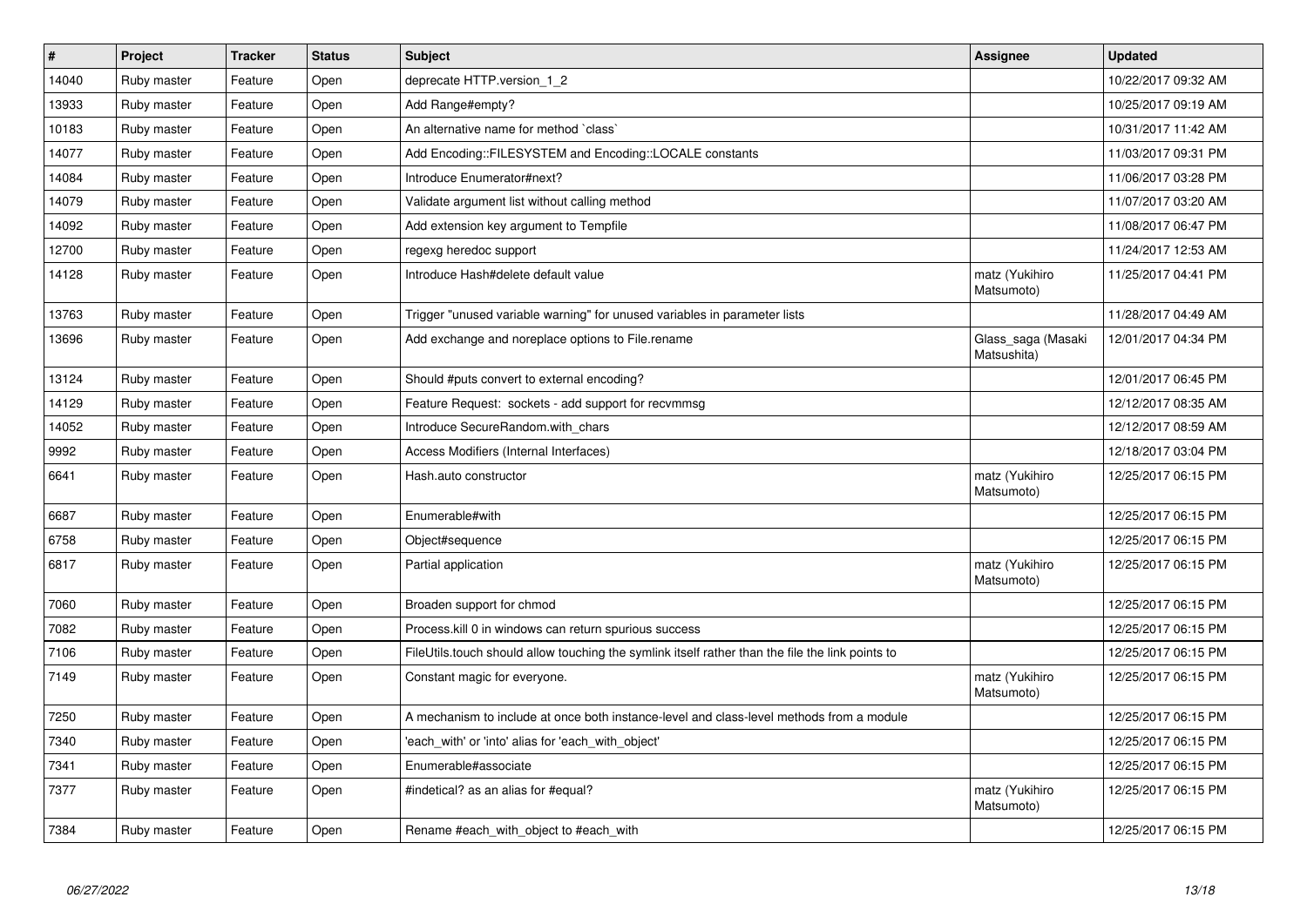| #     | Project     | <b>Tracker</b> | <b>Status</b> | <b>Subject</b>                                                                                    | <b>Assignee</b>                       | <b>Updated</b>      |
|-------|-------------|----------------|---------------|---------------------------------------------------------------------------------------------------|---------------------------------------|---------------------|
| 7444  | Ruby master | Feature        | Open          | Array#product_set                                                                                 | matz (Yukihiro<br>Matsumoto)          | 12/25/2017 06:15 PM |
| 7548  | Ruby master | Feature        | Open          | Load and Require Callbacks                                                                        | matz (Yukihiro<br>Matsumoto)          | 12/25/2017 06:15 PM |
| 7604  | Ruby master | Feature        | Open          | Make === comparison operator ability to delegate comparison to an argument                        | matz (Yukihiro<br>Matsumoto)          | 12/25/2017 06:15 PM |
| 7611  | Ruby master | Feature        | Open          | Focal method for all loads/requires                                                               | matz (Yukihiro<br>Matsumoto)          | 12/25/2017 06:15 PM |
| 7614  | Ruby master | Feature        | Open          | alias_accessor                                                                                    | matz (Yukihiro<br>Matsumoto)          | 12/25/2017 06:15 PM |
| 7654  | Ruby master | Feature        | Open          | Add optional code block to IO::readlines                                                          | matz (Yukihiro<br>Matsumoto)          | 12/25/2017 06:15 PM |
| 7657  | Ruby master | Feature        | Open          | Array#& doesn't accept Enumerables                                                                | matz (Yukihiro<br>Matsumoto)          | 12/25/2017 06:15 PM |
| 7704  | Ruby master | Feature        | Open          | Add a list of enabled (experimental) language features.                                           | matz (Yukihiro<br>Matsumoto)          | 12/25/2017 06:15 PM |
| 7708  | Ruby master | Feature        | Open          | support for patches list                                                                          |                                       | 12/25/2017 06:15 PM |
| 7745  | Ruby master | Feature        | Open          | lib/observer.rb: Observers are compared by identity                                               | nobu (Nobuyoshi<br>Nakada)            | 12/25/2017 06:15 PM |
| 7788  | Ruby master | Feature        | Open          | YAML Tag Schema Support                                                                           | tenderlovemaking<br>(Aaron Patterson) | 12/25/2017 06:15 PM |
| 7795  | Ruby master | Feature        | Open          | Symbol.defined? and/or to_existing_symbol                                                         | matz (Yukihiro<br>Matsumoto)          | 12/25/2017 06:15 PM |
| 7848  | Ruby master | Feature        | Open          | Restore default state for core ruby objects                                                       | matz (Yukihiro<br>Matsumoto)          | 12/25/2017 06:15 PM |
| 7876  | Ruby master | Feature        | Open          | Add method for accessing Class from within Singleton Class                                        | matz (Yukihiro<br>Matsumoto)          | 12/25/2017 06:15 PM |
| 7883  | Ruby master | Feature        | Open          | Add Regex#to_proc                                                                                 | matz (Yukihiro<br>Matsumoto)          | 12/25/2017 06:15 PM |
| 7914  | Ruby master | Feature        | Open          | Case for local class methods                                                                      | matz (Yukihiro<br>Matsumoto)          | 12/25/2017 06:15 PM |
| 8046  | Ruby master | Feature        | Open          | allow Object#extend to take a block                                                               |                                       | 12/25/2017 06:15 PM |
| 8061  | Ruby master | Feature        | Open          | 000000000000000                                                                                   | matz (Yukihiro<br>Matsumoto)          | 12/25/2017 06:15 PM |
| 8772  | Ruby master | Feature        | Open          | Hash alias #  merge, and the case for Hash and Array polymorphism                                 |                                       | 12/25/2017 06:15 PM |
| 14177 | Ruby master | Feature        | Open          | PATCH: File::Stat#dev on Windows                                                                  |                                       | 12/25/2017 06:15 PM |
| 14153 | Ruby master | Feature        | Open          | [PATCH] resurrection of # -*- warn_past_scope: true -*-                                           |                                       | 12/26/2017 08:53 AM |
| 13890 | Ruby master | Feature        | Open          | Allow a regexp as an argument to 'count', to count more interesting things than single characters |                                       | 12/30/2017 04:37 AM |
| 9145  | Ruby master | Feature        | Open          | Queue#pop(true) return nil if empty instead of raising ThreadError                                |                                       | 01/01/2018 07:41 PM |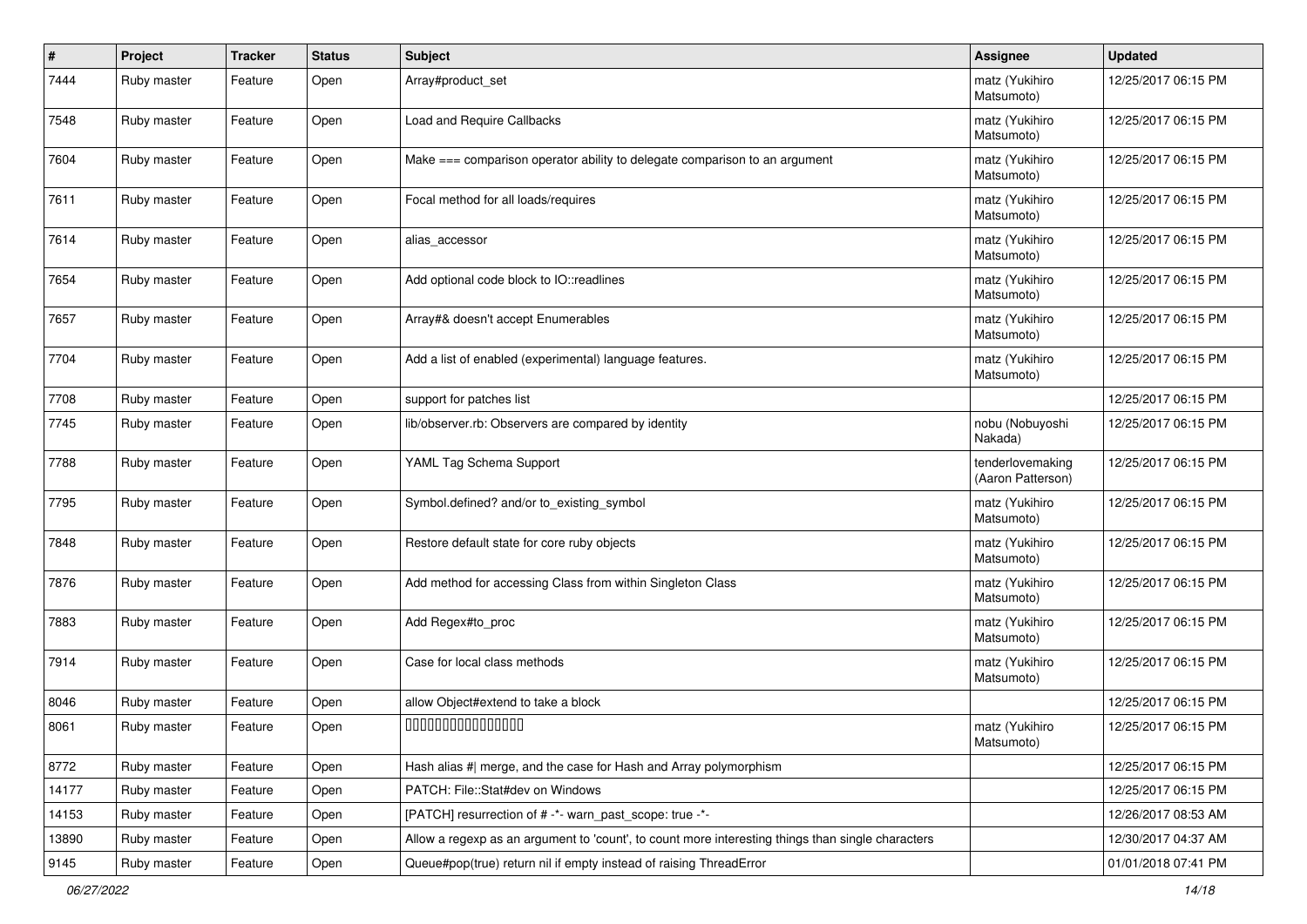| $\sharp$ | Project     | <b>Tracker</b> | <b>Status</b> | <b>Subject</b>                                                                                                                                                                             | <b>Assignee</b>                        | <b>Updated</b>      |
|----------|-------------|----------------|---------------|--------------------------------------------------------------------------------------------------------------------------------------------------------------------------------------------|----------------------------------------|---------------------|
| 14276    | Ruby master | Feature        | Open          | Ruby core debugger API                                                                                                                                                                     |                                        | 01/05/2018 07:54 PM |
| 8987     | Ruby master | Feature        | Open          | map/collect extension which handles arguments                                                                                                                                              |                                        | 01/05/2018 09:00 PM |
| 9043     | Ruby master | Feature        | Open          | Add String#f method as shortcut for #freeze                                                                                                                                                | matz (Yukihiro<br>Matsumoto)           | 01/05/2018 09:00 PM |
| 9185     | Ruby master | Feature        | Open          | Add alias_class_method or class_alias functionality                                                                                                                                        |                                        | 01/05/2018 09:00 PM |
| 9253     | Ruby master | Feature        | Open          | Regexp named match and case statement                                                                                                                                                      |                                        | 01/05/2018 09:00 PM |
| 9347     | Ruby master | Feature        | Open          | Accept non callable argument to detect                                                                                                                                                     | marcandre<br>(Marc-Andre<br>Lafortune) | 01/05/2018 09:00 PM |
| 9590     | Ruby master | Feature        | Open          | introduce st_foreach_update and st_foreach_update_check for performance.                                                                                                                   | tarui (Masaya Tarui)                   | 01/05/2018 09:00 PM |
| 9614     | Ruby master | Feature        | Open          | ordering of non-Hash items which use st_internally                                                                                                                                         | matz (Yukihiro<br>Matsumoto)           | 01/05/2018 09:00 PM |
| 9779     | Ruby master | Feature        | Open          | Add Module#descendents                                                                                                                                                                     |                                        | 01/05/2018 09:00 PM |
| 10225    | Ruby master | Feature        | Open          | [PATCH] *math.c: New method Math.normcdf                                                                                                                                                   |                                        | 01/05/2018 09:01 PM |
| 10237    | Ruby master | Feature        | Open          | Transform all elements of one Encoding into another Encoding for Array and Hash                                                                                                            |                                        | 01/05/2018 09:01 PM |
| 10328    | Ruby master | Feature        | Open          | [PATCH] make OPT_SUPPORT_JOKE a proper VM option                                                                                                                                           | normalperson (Eric<br>Wong)            | 01/05/2018 09:01 PM |
| 10378    | Ruby master | Feature        | Open          | [PATCH 0/3] It's better (1 + 0i).real? return true                                                                                                                                         |                                        | 01/05/2018 09:01 PM |
| 10423    | Ruby master | Feature        | Open          | [PATCH] opt_str_lit*: avoid literal string allocations                                                                                                                                     | ko1 (Koichi Sasada)                    | 01/05/2018 09:01 PM |
| 10498    | Ruby master | Feature        | Open          | Make `loop` yield a counter                                                                                                                                                                | matz (Yukihiro<br>Matsumoto)           | 01/05/2018 09:01 PM |
| 10503    | Ruby master | Feature        | Open          | introduce InvalidPercentEncoding error for failed URI parsing                                                                                                                              |                                        | 01/05/2018 09:01 PM |
| 14348    | Ruby master | Feature        | Open          | win32ole: enable using coclass-es with multiple IDispatch implementations                                                                                                                  |                                        | 01/10/2018 11:35 AM |
| 14393    | Ruby master | Feature        | Open          | Support sending file descriptors (on local machine) via DRb UNIX                                                                                                                           |                                        | 01/24/2018 08:58 PM |
| 14401    | Ruby master | Feature        | Open          | Integer#digits000000000000000                                                                                                                                                              |                                        | 01/25/2018 01:13 PM |
| 13697    | Ruby master | Feature        | Open          | [PATCH]: futex based thread primitives                                                                                                                                                     | kosaki (Motohiro<br>KOSAKI)            | 01/28/2018 11:41 PM |
| 14404    | Ruby master | Feature        | Open          | Adding writev support to IO#write_nonblock                                                                                                                                                 |                                        | 01/29/2018 12:29 AM |
| 11388    | Ruby master | Feature        | Open          | SMTP Service Extension for Delivery Status Notifications                                                                                                                                   |                                        | 02/06/2018 11:37 AM |
| 14411    | Ruby master | Feature        | Open          | URI#secure?                                                                                                                                                                                |                                        | 02/11/2018 03:44 PM |
| 12589    | Ruby master | Feature        | Open          | VM performance improvement proposal                                                                                                                                                        |                                        | 02/20/2018 05:00 AM |
| 13860    | Ruby master | Feature        | Open          | A proposal for a new, simpler class-method addition to Time - for the time being calling it Time.date()<br>but another name is fine; and the ability to omit '%' tokens as arguments to it |                                        | 02/21/2018 12:57 PM |
| 14550    | Ruby master | Feature        | Open          | Support keyword arguments with Date#step                                                                                                                                                   |                                        | 02/26/2018 03:58 AM |
| 14555    | Ruby master | Feature        | Open          | OpenStruct performance doesn't have to be slow                                                                                                                                             |                                        | 02/27/2018 12:59 AM |
| 14574    | Ruby master | Feature        | Open          | percent literals and binary encoding strings                                                                                                                                               |                                        | 03/04/2018 07:38 AM |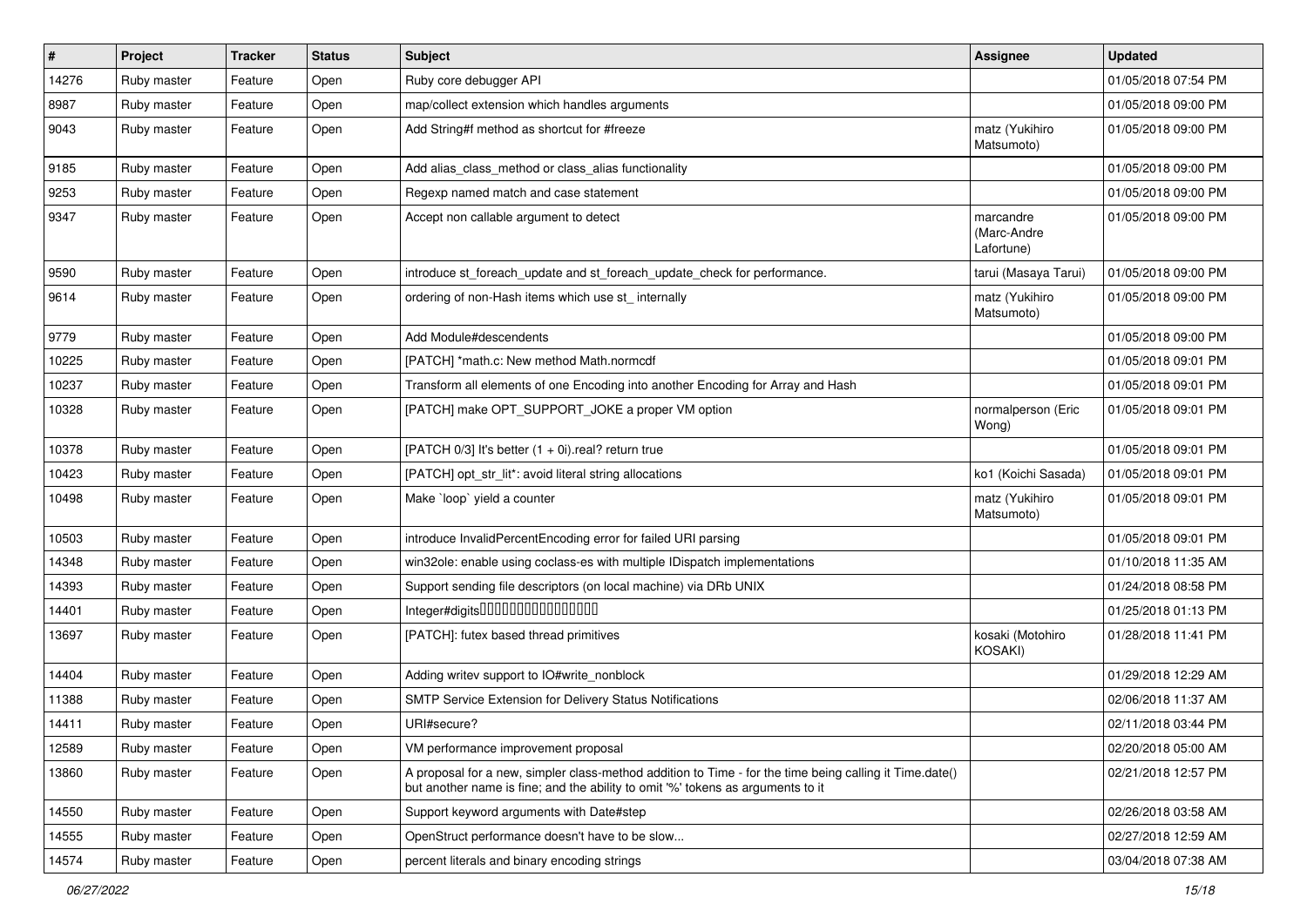| #     | Project     | <b>Tracker</b> | <b>Status</b> | Subject                                                                                                                       | Assignee                     | <b>Updated</b>      |
|-------|-------------|----------------|---------------|-------------------------------------------------------------------------------------------------------------------------------|------------------------------|---------------------|
| 14564 | Ruby master | Feature        | Open          | dig` opposite method                                                                                                          |                              | 03/07/2018 11:24 PM |
| 14580 | Ruby master | Feature        | Open          | Hash#store accepts a block                                                                                                    |                              | 03/08/2018 11:59 AM |
| 14593 | Ruby master | Feature        | Open          | Add `Enumerator#concat`                                                                                                       |                              | 03/08/2018 09:15 PM |
| 14585 | Ruby master | Feature        | Open          | Array#each_pair                                                                                                               |                              | 03/11/2018 11:38 PM |
| 9049  | Ruby master | Feature        | Open          | Shorthands (a:b, *) for inclusive indexing                                                                                    |                              | 03/15/2018 12:26 AM |
| 14606 | Ruby master | Feature        | Open          | Change begin-else-end without rescue from warning to syntax error                                                             |                              | 03/16/2018 01:22 AM |
| 14615 | Ruby master | Feature        | Open          | Consider introducing shortcut to check Net::HTTP response type                                                                |                              | 03/19/2018 05:43 AM |
| 14618 | Ruby master | Feature        | Open          | Add display width method to String for CLI                                                                                    |                              | 03/21/2018 04:00 AM |
| 14636 | Ruby master | Feature        | Open          | Hash` has a method for accessing the shortest path towards a certain key                                                      |                              | 03/28/2018 09:42 AM |
| 14625 | Ruby master | Feature        | Open          | yield_self accepts an argument, calling to_proc                                                                               |                              | 03/30/2018 06:52 AM |
| 14669 | Ruby master | Feature        | Open          | Regexp does not expose the amount of capture groups.                                                                          |                              | 04/08/2018 11:11 AM |
| 14685 | Ruby master | Feature        | Open          | IRB doesn't print exception cause                                                                                             |                              | 04/13/2018 03:20 PM |
| 14672 | Ruby master | Feature        | Open          | Introduce a Date.safe_parse method                                                                                            |                              | 04/18/2018 10:11 AM |
| 14624 | Ruby master | Feature        | Open          | #{nil} allocates a fresh empty string each time                                                                               |                              | 04/21/2018 11:12 AM |
| 14710 | Ruby master | Feature        | Open          | I'd like to know from C API that "It has only one reference to Ruby object" to determine whether it is a<br>temporary object. |                              | 04/24/2018 11:28 PM |
| 14771 | Ruby master | Feature        | Open          | Add method to create DNS resource from data string                                                                            |                              | 05/17/2018 10:43 PM |
| 14723 | Ruby master | Feature        | Open          | [WIP] sleepy GC                                                                                                               |                              | 05/18/2018 09:13 AM |
| 14758 | Ruby master | Feature        | Open          | Add a first-class support for isolated bounded packages / modules / contexts                                                  |                              | 05/18/2018 09:13 AM |
| 14724 | Ruby master | Feature        | Open          | chains of inequalities                                                                                                        | matz (Yukihiro<br>Matsumoto) | 05/19/2018 01:06 AM |
| 14777 | Ruby master | Feature        | Open          | Add Range#offset?                                                                                                             |                              | 05/19/2018 03:50 PM |
| 14249 | Ruby master | Feature        | Open          | Remove str[match_str]                                                                                                         |                              | 05/19/2018 06:13 PM |
| 14783 | Ruby master | Feature        | Open          | String#chars_at / String#bytes_at                                                                                             |                              | 05/24/2018 01:18 PM |
| 14785 | Ruby master | Feature        | Open          | Parse guard statements like regular conditionals                                                                              |                              | 05/25/2018 05:46 AM |
| 14546 | Ruby master | Feature        | Open          | Hash#delete!                                                                                                                  | matz (Yukihiro<br>Matsumoto) | 05/30/2018 08:24 PM |
| 14217 | Ruby master | Feature        | Open          | Expose RUBY_PATCHLEVEL_STR or similar with patch level info for rc/preview as a constant                                      |                              | 06/01/2018 03:00 AM |
| 14801 | Ruby master | Feature        | Open          | New method 'show_stack' to show Ruby stack(s) when program is running                                                         |                              | 06/01/2018 09:45 AM |
| 14811 | Ruby master | Feature        | Open          | Dynamically extend Ruby VM stack                                                                                              |                              | 06/05/2018 07:59 AM |
| 14819 | Ruby master | Feature        | Open          | Efficient cstring to RVALUE typecasting for c extension gems                                                                  |                              | 06/06/2018 09:13 PM |
| 14833 | Ruby master | Feature        | Open          | Add RubyVM::AST::Node#pretty_print                                                                                            |                              | 06/07/2018 02:56 PM |
| 13733 | Ruby master | Feature        | Open          | Dump the delegator instead of the delegated object                                                                            |                              | 06/29/2018 05:09 PM |
| 13626 | Ruby master | Feature        | Open          | Add String#byteslice!                                                                                                         |                              | 07/03/2018 11:07 PM |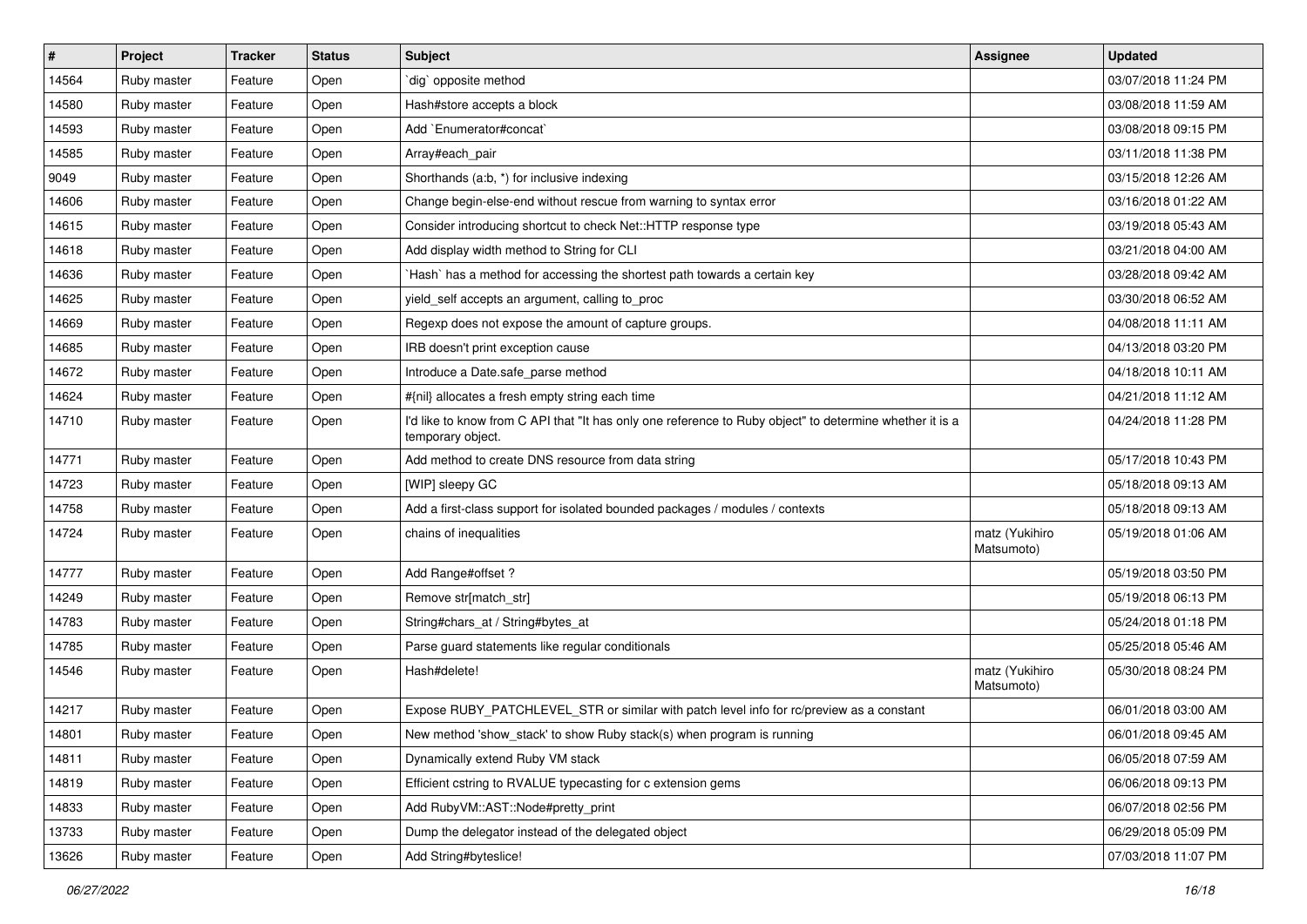| $\sharp$ | Project     | <b>Tracker</b> | <b>Status</b> | Subject                                                                              | Assignee                     | <b>Updated</b>      |
|----------|-------------|----------------|---------------|--------------------------------------------------------------------------------------|------------------------------|---------------------|
| 14896    | Ruby master | Feature        | Open          | Expose Net:: HTTPResponse socket for integration with libraries expecting an IO      |                              | 07/04/2018 10:05 PM |
| 13620    | Ruby master | Feature        | Open          | Simplifying MRI's build system: always make install                                  |                              | 07/08/2018 09:41 AM |
| 14904    | Ruby master | Feature        | Open          | Make it possible to run instance_eval with zero-arguments lambda                     |                              | 07/11/2018 05:03 AM |
| 14328    | Ruby master | Feature        | Open          | SIMD vectorization                                                                   |                              | 07/16/2018 05:12 PM |
| 14919    | Ruby master | Feature        | Open          | Add String#byteinsert                                                                |                              | 07/18/2018 01:29 PM |
| 14925    | Ruby master | Feature        | Open          | Kernel#assert(expression)                                                            |                              | 07/20/2018 02:39 PM |
| 14859    | Ruby master | Feature        | Open          | [PATCH] implement Timeout in VM                                                      | ko1 (Koichi Sasada)          | 07/22/2018 07:42 AM |
| 14931    | Ruby master | Feature        | Open          | [DOC] exception keyword argument is not documented in some methods                   |                              | 07/22/2018 08:53 AM |
| 14932    | Ruby master | Feature        | Open          | Dynamically adjust method cache size at runtime                                      |                              | 07/22/2018 10:45 PM |
| 12306    | Ruby master | Feature        | Open          | Implement String #blank? #present? and improve #strip and family to handle unicode   | matz (Yukihiro<br>Matsumoto) | 07/22/2018 10:55 PM |
| 14951    | Ruby master | Feature        | Open          | New operator to evaluate truthy/falsy/logical equivalence                            |                              | 08/02/2018 07:16 AM |
| 14938    | Ruby master | Feature        | Open          | Provide API to get same result as ruby -wc                                           |                              | 08/06/2018 06:27 PM |
| 14033    | Ruby master | Feature        | Open          | Add String#append                                                                    |                              | 08/08/2018 03:01 AM |
| 14869    | Ruby master | Feature        | Open          | Proposal to add Hash#===                                                             |                              | 08/09/2018 04:03 AM |
| 14916    | Ruby master | Feature        | Open          | Proposal to add Array#===                                                            |                              | 08/09/2018 04:06 AM |
| 14955    | Ruby master | Feature        | Open          | [PATCH] gc.c: use MADV_FREE to release most of the heap page body                    |                              | 08/14/2018 03:04 AM |
| 15006    | Ruby master | Feature        | Open          | [PATCH] io.c: use copy_file_range with every types of files                          |                              | 08/21/2018 07:52 PM |
| 15017    | Ruby master | Feature        | Open          | Provide extended information about Signal                                            |                              | 08/22/2018 05:42 AM |
| 15024    | Ruby master | Feature        | Open          | Support block in Array#join                                                          |                              | 08/25/2018 05:05 AM |
| 15031    | Ruby master | Feature        | Open          | T_RANGE for testing whether object is a Range                                        |                              | 08/27/2018 11:45 AM |
| 15093    | Ruby master | Feature        | Open          | Retrive Array elements with infinite ranges specified by Float::INFINITY             |                              | 09/09/2018 02:01 PM |
| 15074    | Ruby master | Feature        | Open          | Create 'official' C API documentation on ruby-doc.org                                |                              | 09/12/2018 09:12 PM |
| 14927    | Ruby master | Feature        | Open          | Loading multiple files at once                                                       | matz (Yukihiro<br>Matsumoto) | 09/18/2018 12:38 AM |
| 15145    | Ruby master | Feature        | Open          | chained mappings proposal                                                            |                              | 09/22/2018 12:06 AM |
| 15149    | Ruby master | Feature        | Open          | extend string format to nil safe                                                     |                              | 09/25/2018 03:22 AM |
| 15217    | Ruby master | Feature        | Open          | Add Resolv.current resolver                                                          |                              | 10/08/2018 11:18 PM |
| 15222    | Ruby master | Feature        | Open          | Add a way to distinguish between Struct classes with and without keyword initializer |                              | 10/11/2018 01:16 PM |
| 15112    | Ruby master | Feature        | Open          | Introducing the short form of `STDERR.puts expr.inspect`.                            | matz (Yukihiro<br>Matsumoto) | 10/12/2018 02:02 AM |
| 14136    | Ruby master | Feature        | Open          | Implement #empty? on more classes                                                    |                              | 10/27/2018 07:20 AM |
| 15261    | Ruby master | Feature        | Open          | Expose rl_variable_value as Readline.variable_value                                  |                              | 10/29/2018 12:08 PM |
| 6946     | Ruby master | Feature        | Open          | FIPS support?                                                                        |                              | 11/07/2018 04:00 PM |